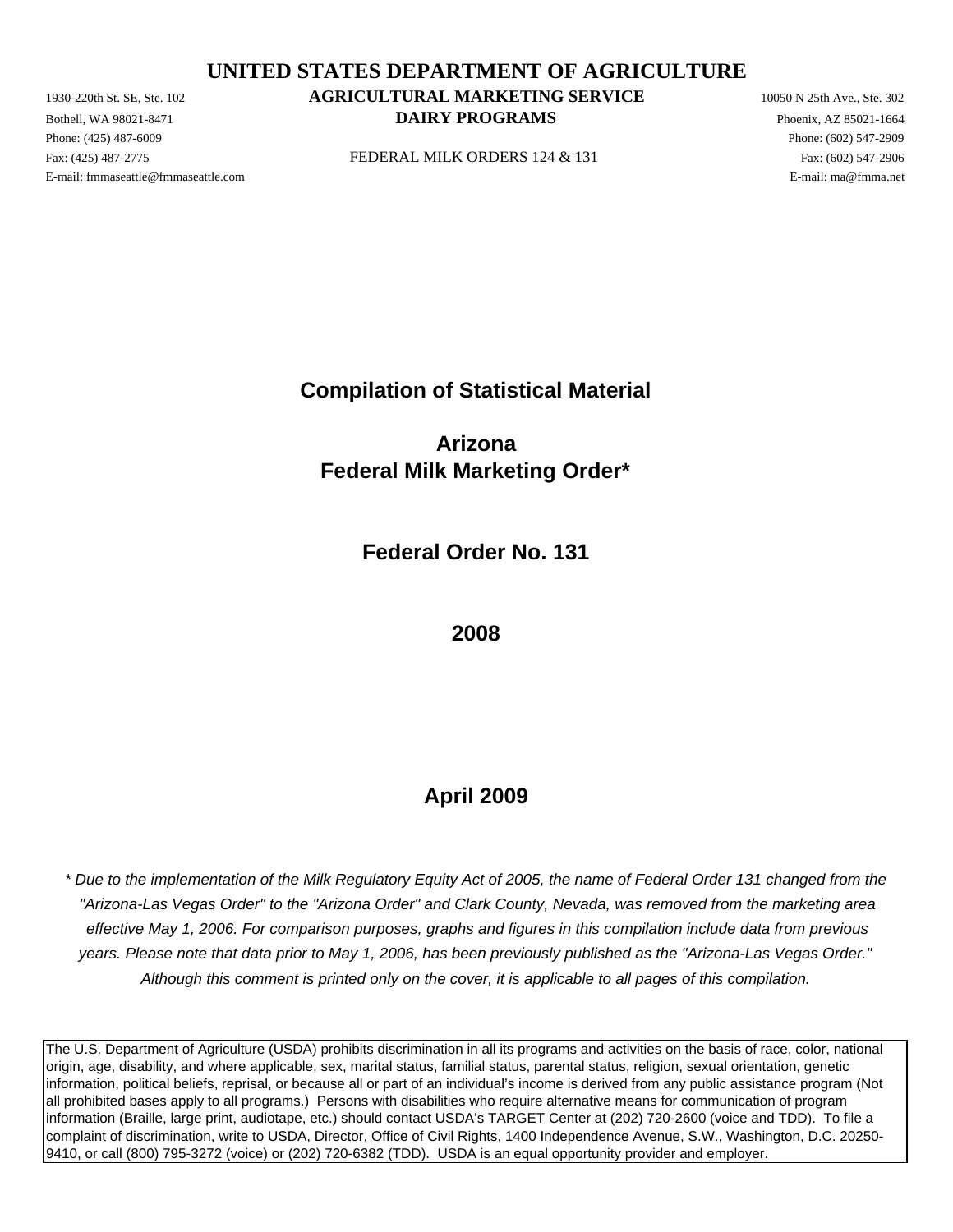## **Compilation of Statistical Material**

## **Data for 2008 Arizona Federal Milk Marketing Order,\* Federal Order No. 131**

## **Table of Contents**

| Table No.      | Title                                                                                                                                                                    | Page No.       |
|----------------|--------------------------------------------------------------------------------------------------------------------------------------------------------------------------|----------------|
| 1              | Handlers Operating Pool Plants Under the Arizona Order*                                                                                                                  | 1              |
| $\overline{2}$ | Qualified Cooperative Associations Marketing Milk Under the<br>Arizona Order*                                                                                            | 1              |
| 3              | Number of Producers and Receipts of Producer Milk                                                                                                                        | $\overline{2}$ |
| 4              | Class I Producer Milk, Butterfat, and Skim                                                                                                                               | 3              |
| 5              | Class II Producer Milk, Butterfat, and Skim                                                                                                                              | 4              |
| 6              | Class III Producer Milk, Butterfat, and Skim                                                                                                                             | 5              |
| $\overline{7}$ | Class IV Producer Milk, Butterfat, and Skim                                                                                                                              | 6              |
| 8              | Total Producer Milk, Butterfat, and Skim                                                                                                                                 | $\overline{7}$ |
| 9              | <b>Total Producer Milk by Class</b>                                                                                                                                      | 8              |
| 10             | <b>Total Butterfat Pounds by Class</b>                                                                                                                                   | 9              |
| 11             | <b>Total Skim Pounds by Class</b>                                                                                                                                        | 10             |
| 12             | Number of Producers and Milk Production by County                                                                                                                        | 11             |
| Map A          | <b>County Names</b>                                                                                                                                                      | 12             |
| Map B          | Producer Milk by County - May 2008                                                                                                                                       | 13             |
| Map C          | Producer Milk by County - November 2008                                                                                                                                  | 14             |
| 13             | Class Prices Per Cwt. for 3.5% Milk, Skim and Butterfat Prices                                                                                                           | 15             |
| 14             | Producer Skim and Butterfat Prices, Uniform Prices and<br><b>Blend Prices at Test</b>                                                                                    | 16             |
| 15             | <b>Advanced National Agricultural Statistical Services (NASS) Commodity Pricing</b><br>Factors Used in Pricing Class I Skim/Butterfat and Class II Skim/Nonfat<br>Solids | 17             |
| 16             | Final National Agricultural Statistical Services (NASS) Commodity Pricing<br>Factors Used in Pricing Class II Butterfat, Class III, and Class IV                         | 18             |
| 17             | Class I Route Dispositions in the Marketing Area, by Handler Type                                                                                                        | 19             |
| 18             | Class I Route Dispositions in the Marketing Area, by Product                                                                                                             | 20             |

*\* Due to the implementation of the Milk Regulatory Act of 2005, the name of Federal Order 131 changed from the "Arizona-Las Vegas Order" to the "Arizona Order" and Clark County, Nevada, was removed from the marketing area effective May 1, 2006.*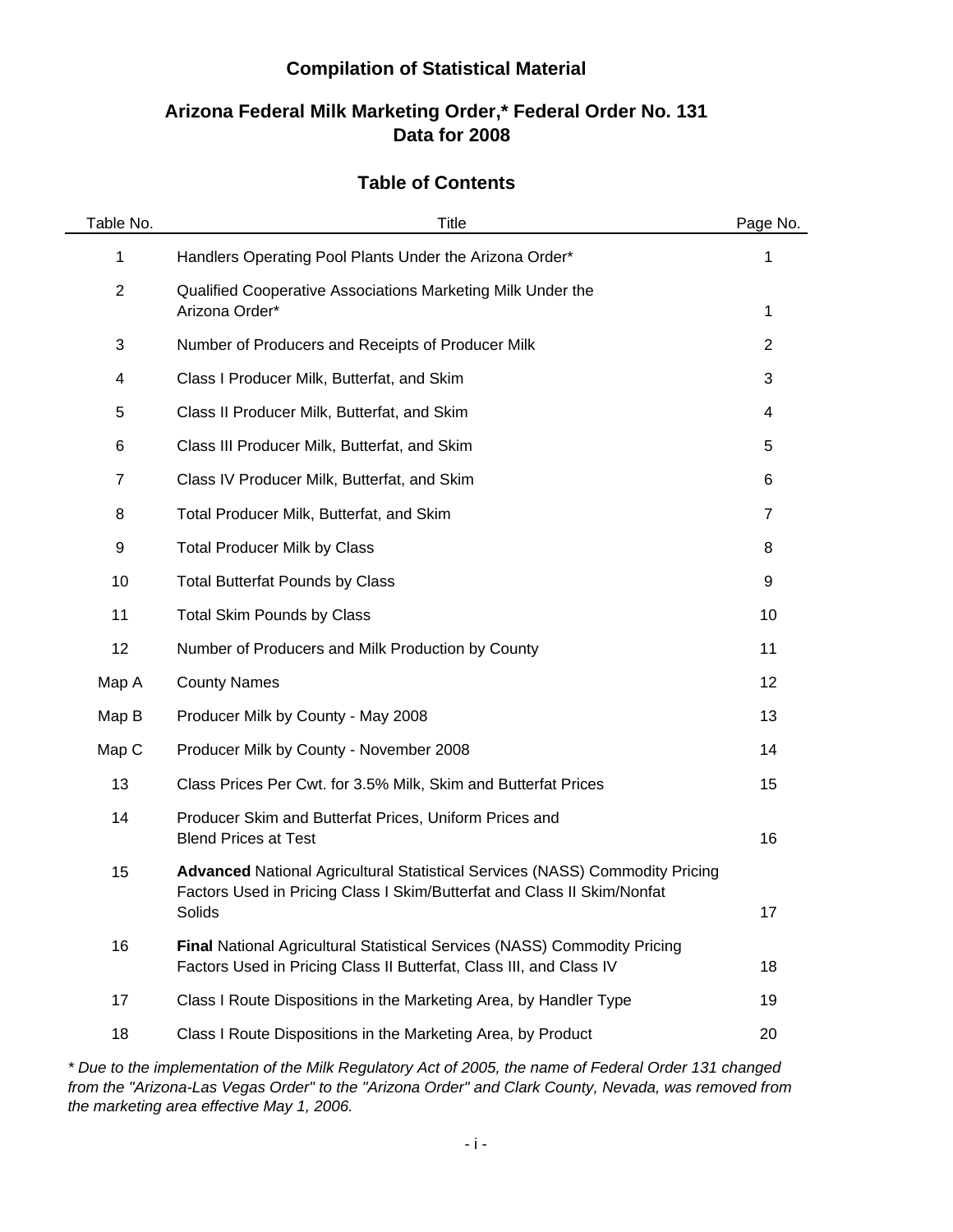### Handlers Operating Pool Plants Under the Arizona Order, Federal Order No. 131 2008

| <b>Plant Name</b>                            |                | Location Adjustment<br><b>Plant Status</b><br><b>Plant Location</b> |       |          |     |  |                 |   |   |             |   |   |   |   |                             |   |
|----------------------------------------------|----------------|---------------------------------------------------------------------|-------|----------|-----|--|-----------------|---|---|-------------|---|---|---|---|-----------------------------|---|
|                                              | Citv           | County                                                              | State | Rate 1/  | Jan |  | Feb   Mar   Apr |   |   | May Jun Jul |   |   |   |   | Aug   Sep   Oct   Nov   Dec |   |
| <b>Distributing Pool Plants</b>              |                |                                                                     |       |          |     |  |                 |   |   |             |   |   |   |   |                             |   |
| <b>GH Processing</b>                         | Yuma           | Yuma                                                                | AZ    | $-$0.25$ | x   |  |                 | x |   | x           | x | x |   | x | X                           |   |
| Safeway Stores, Inc.                         | Tempe          | Maricopa                                                            | AZ    |          | x   |  |                 | x | x | x           | x | x | x | x | x                           | x |
| Sarah Farms                                  | Yuma           | Yuma                                                                | AZ    | $-$0.25$ | x   |  |                 | x |   | x           | x | x |   | x | x                           |   |
| Shamrock Foods Co.                           | <b>Phoenix</b> | Maricopa                                                            | AZ    |          | x   |  |                 | x |   | x           | x | x |   | x |                             | x |
| The Kroger Co., Tolleson Dairy               | Tolleson       | Maricopa                                                            | AZ    |          | x   |  |                 | X |   | X           | x | x |   | x |                             |   |
| <b>Cooperative Pool Manufacturing Plants</b> |                |                                                                     |       |          |     |  |                 |   |   |             |   |   |   |   |                             |   |
| United Dairymen of Arizona                   | Tempe          | Maricopa                                                            | AZ    |          | X   |  |                 | x |   | x           | x | x |   | x | x                           |   |

1/ \$0.00 unless otherwise noted. Rate is relative to Maricopa County, Arizona (\$2.35/cwt).

### **Table 2** Qualified Cooperative Associations Marketing Milk Under the Arizona Order, Federal Order No. 131 2008

| Cooperative Name           | <b>Principle Office</b><br><b>Cooperative Status</b> |          |       |  |  |  |                                   |  |                             |  |       |
|----------------------------|------------------------------------------------------|----------|-------|--|--|--|-----------------------------------|--|-----------------------------|--|-------|
|                            | City                                                 | Countv   | State |  |  |  | Jan   Feb   Mar   Apr   May   Jun |  | Jul   Aug   Sep   Oct   Nov |  | Dec I |
| United Dairymen of Arizona | ™empe                                                | Maricopa |       |  |  |  |                                   |  |                             |  |       |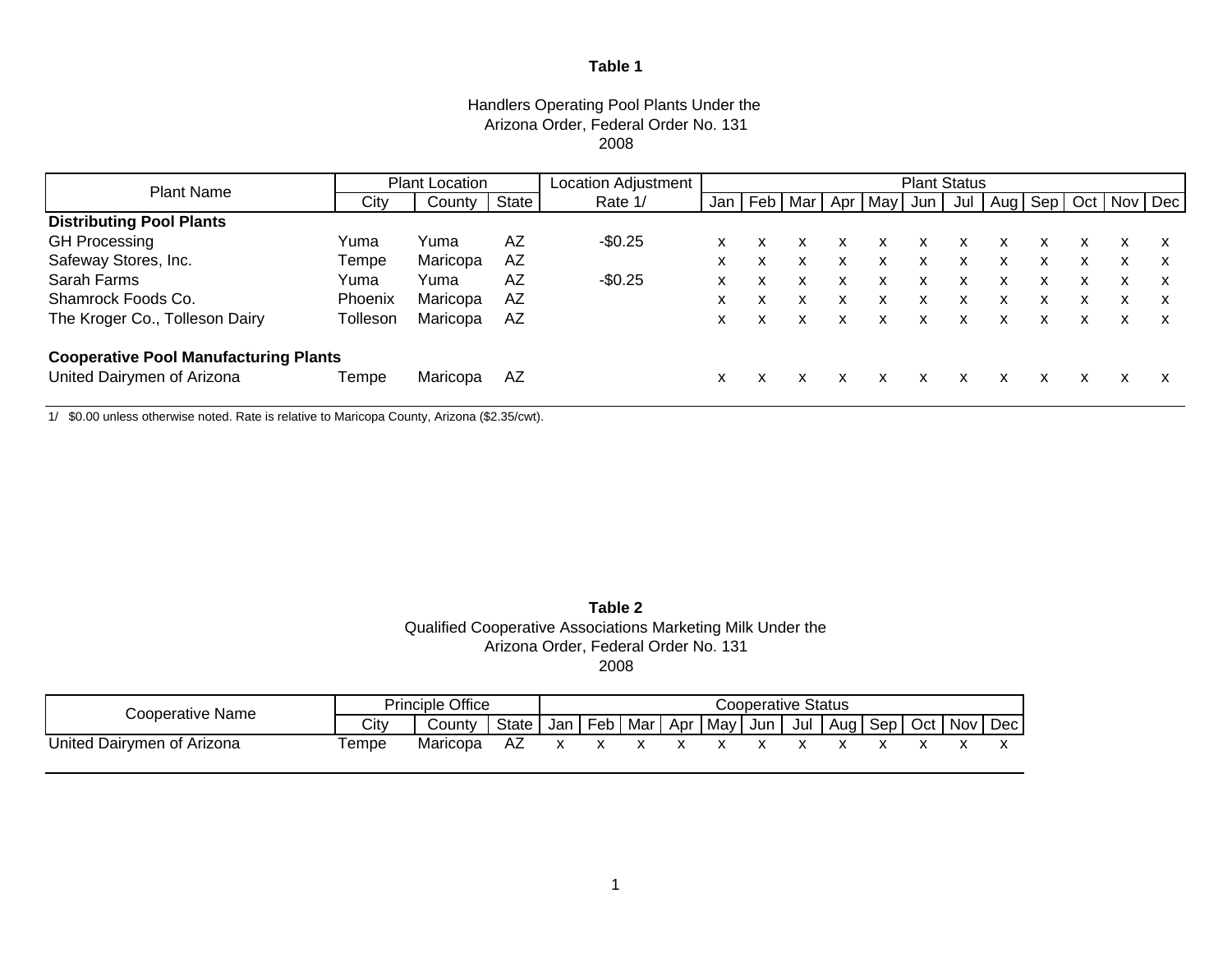## Number of Producers and Receipts of Producer Milk Arizona Order, Federal Order No. 131 2008

| Month            | Number of | Producer      | Daily      | Daily Average   |
|------------------|-----------|---------------|------------|-----------------|
| and Year         | Producers | Milk          | Average 1/ | Per Producer 1/ |
|                  |           | lbs           | lbs        | lbs             |
| January 2008     | 96        | 340,356,857   | 10,979,253 | 114,367         |
| February         | 96        | 337,643,593   | 11,642,883 | 121,280         |
| March            | 96        | 380,976,503   | 12,289,565 | 128,016         |
| April            | 96        | 372,706,693   | 12,423,556 | 129,412         |
| May              | 99        | 387,778,243   | 12,508,976 | 126,353         |
| June             | 101       | 353,243,354   | 11,774,778 | 116,582         |
| July             | 100       | 328, 341, 775 | 10,591,670 | 105,917         |
| August           | 101       | 318,594,178   | 10,277,232 | 101,755         |
| September        | 101       | 310,438,226   | 10,347,941 | 102,455         |
| October          | 100       | 331, 155, 824 | 10,682,446 | 106,824         |
| November         | 102       | 336,032,616   | 11,201,087 | 109,815         |
| December         | 100       | 358,518,117   | 11,565,101 | 115,651         |
| Average/Total 1/ | 99        | 4,155,785,979 | 11,354,607 | 114,693         |

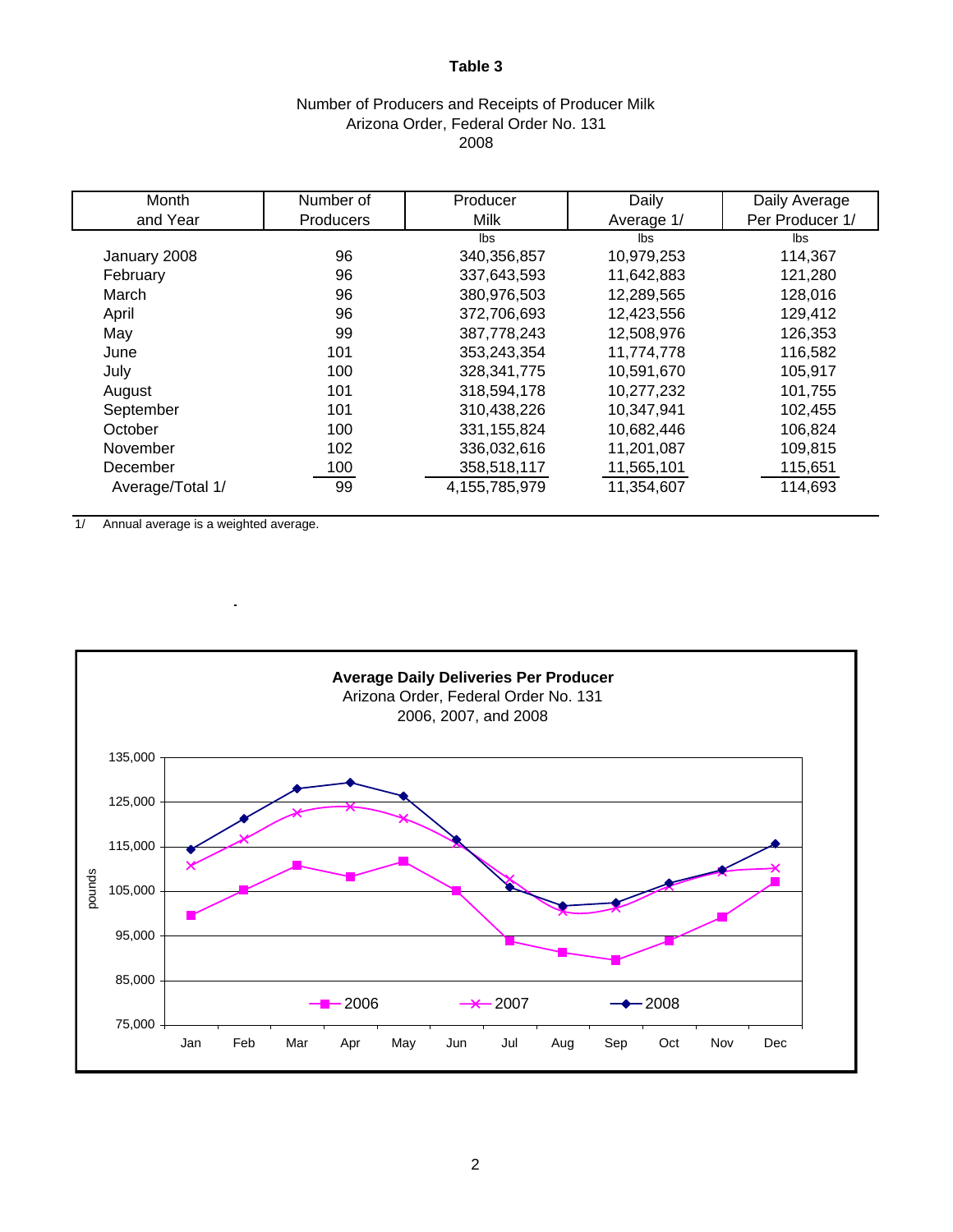#### Class I Producer Milk, Butterfat and Skim Arizona Order, Federal Order No. 131 2008

| Month            | Class I              | Percent of | Class I          |       |               |        |  |
|------------------|----------------------|------------|------------------|-------|---------------|--------|--|
| and Year         | <b>Producer Milk</b> | Market     | <b>Butterfat</b> |       | <b>Skim</b>   |        |  |
|                  | lbs                  | $\%$       | Ibs              | $\%$  | lbs           | $\%$   |  |
| January 2008     | 123,263,156          | 36.22%     | 2,374,139        | 1.93% | 120,889,017   | 98.07% |  |
| February         | 113,960,978          | 33.74%     | 2,184,407        | 1.92% | 111,776,571   | 98.08% |  |
| March            | 119,021,409          | 31.24%     | 2,277,188        | 1.91% | 116,744,221   | 98.09% |  |
| April            | 117,637,357          | 31.56%     | 2,246,719        | 1.91% | 115,390,638   | 98.09% |  |
| May              | 118,865,082          | 30.65%     | 2,307,180        | 1.94% | 116,557,902   | 98.06% |  |
| June             | 105,768,769          | 29.94%     | 2,103,098        | 1.99% | 103,665,671   | 98.01% |  |
| July             | 105,225,696          | 32.04%     | 2,086,090        | 1.98% | 103,139,606   | 98.02% |  |
| August           | 116,911,730          | 36.70%     | 2,265,745        | 1.94% | 114,645,985   | 98.06% |  |
| September        | 118,211,225          | 38.07%     | 2,281,697        | 1.93% | 115,929,528   | 98.07% |  |
| October          | 124,179,120          | 37.49%     | 2,422,002        | 1.95% | 121,757,118   | 98.05% |  |
| November         | 115,520,980          | 34.37%     | 2,260,526        | 1.96% | 113,260,454   | 98.04% |  |
| December         | 120,643,586          | 33.65%     | 2,376,622        | 1.97% | 118,266,964   | 98.03% |  |
| Total/Average 1/ | ,399,209,088         | 33.67%     | 27,185,413       | 1.94% | 1,372,023,675 | 98.06% |  |

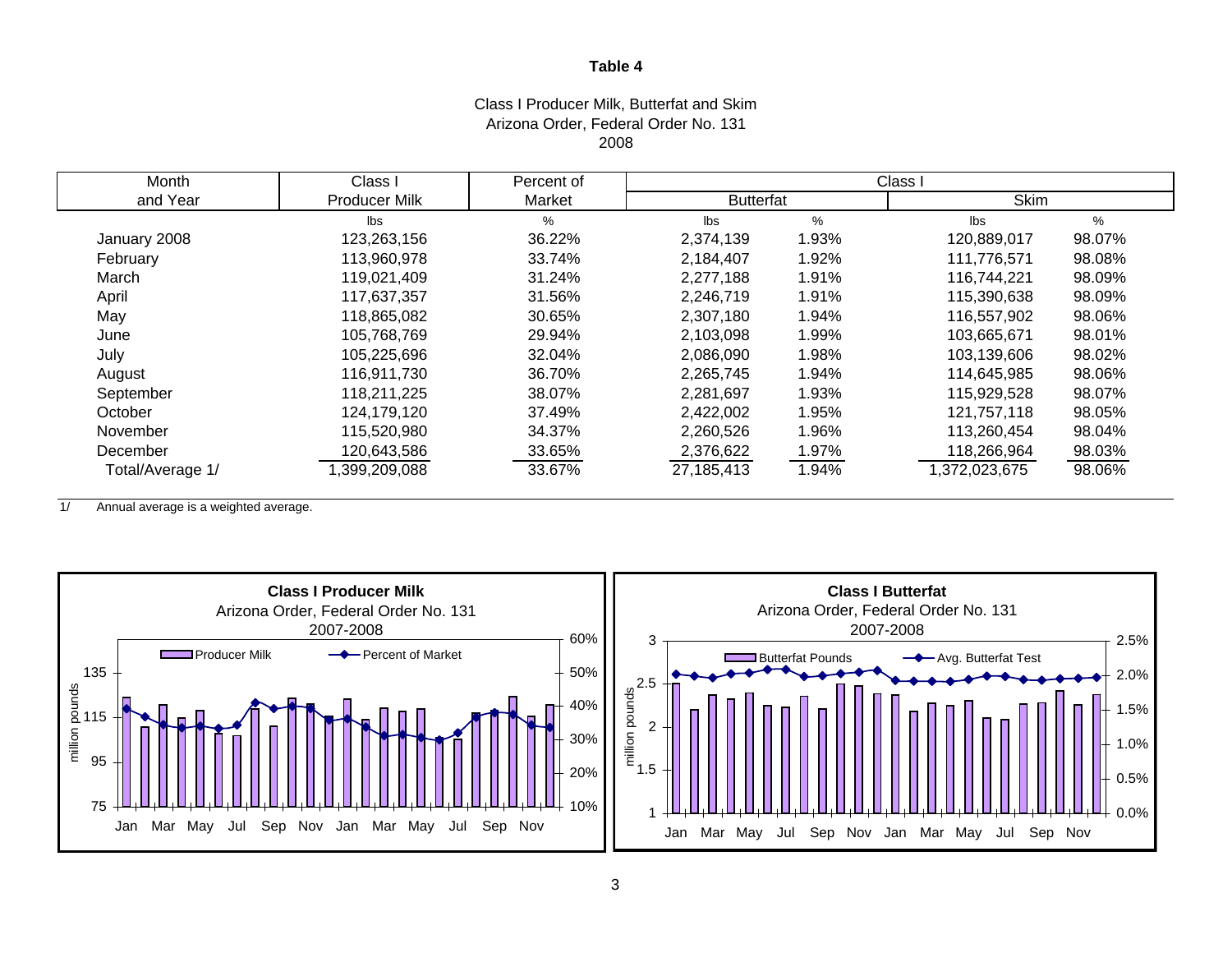#### Class II Producer Milk, Butterfat and Skim Arizona Order, Federal Order No. 131 2008

| Month            | Class II             | Percent of | Class II         |        |             |        |  |
|------------------|----------------------|------------|------------------|--------|-------------|--------|--|
| and Year         | <b>Producer Milk</b> | Market     | <b>Butterfat</b> |        | <b>Skim</b> |        |  |
|                  | Ibs                  | $\%$       | Ibs              | $\%$   | lbs         | %      |  |
| January 2008     | 22,221,646           | 6.53%      | 2,276,588        | 10.24% | 19,945,058  | 89.76% |  |
| February         | 20,142,442           | 5.97%      | 2,224,089        | 11.04% | 17,918,353  | 88.96% |  |
| March            | 20,486,965           | 5.38%      | 2,211,624        | 10.80% | 18,275,341  | 89.20% |  |
| April            | 22,949,522           | 6.16%      | 1,834,577        | 7.99%  | 21,114,945  | 92.01% |  |
| May              | 23,221,161           | 5.99%      | 2,263,587        | 9.75%  | 20,957,574  | 90.25% |  |
| June             | 23,175,126           | 6.56%      | 3,334,129        | 14.39% | 19,840,997  | 85.61% |  |
| July             | 22,513,029           | 6.86%      | 3,134,189        | 13.92% | 19,378,840  | 86.08% |  |
| August           | 20,943,708           | 6.57%      | 2,534,800        | 12.10% | 18,408,908  | 87.90% |  |
| September        | 19,463,806           | 6.27%      | 1,915,010        | 9.84%  | 17,548,796  | 90.16% |  |
| October          | 25,787,686           | 7.79%      | 2,364,558        | 9.17%  | 23,423,128  | 90.83% |  |
| November         | 22,230,285           | 6.62%      | 2,978,518        | 13.40% | 19,251,767  | 86.60% |  |
| December         | 25,509,092           | 7.12%      | 3,082,266        | 12.08% | 22,426,826  | 87.92% |  |
| Total/Average 1/ | 268,644,468          | 6.46%      | 30,153,935       | 11.22% | 238,490,533 | 88.78% |  |



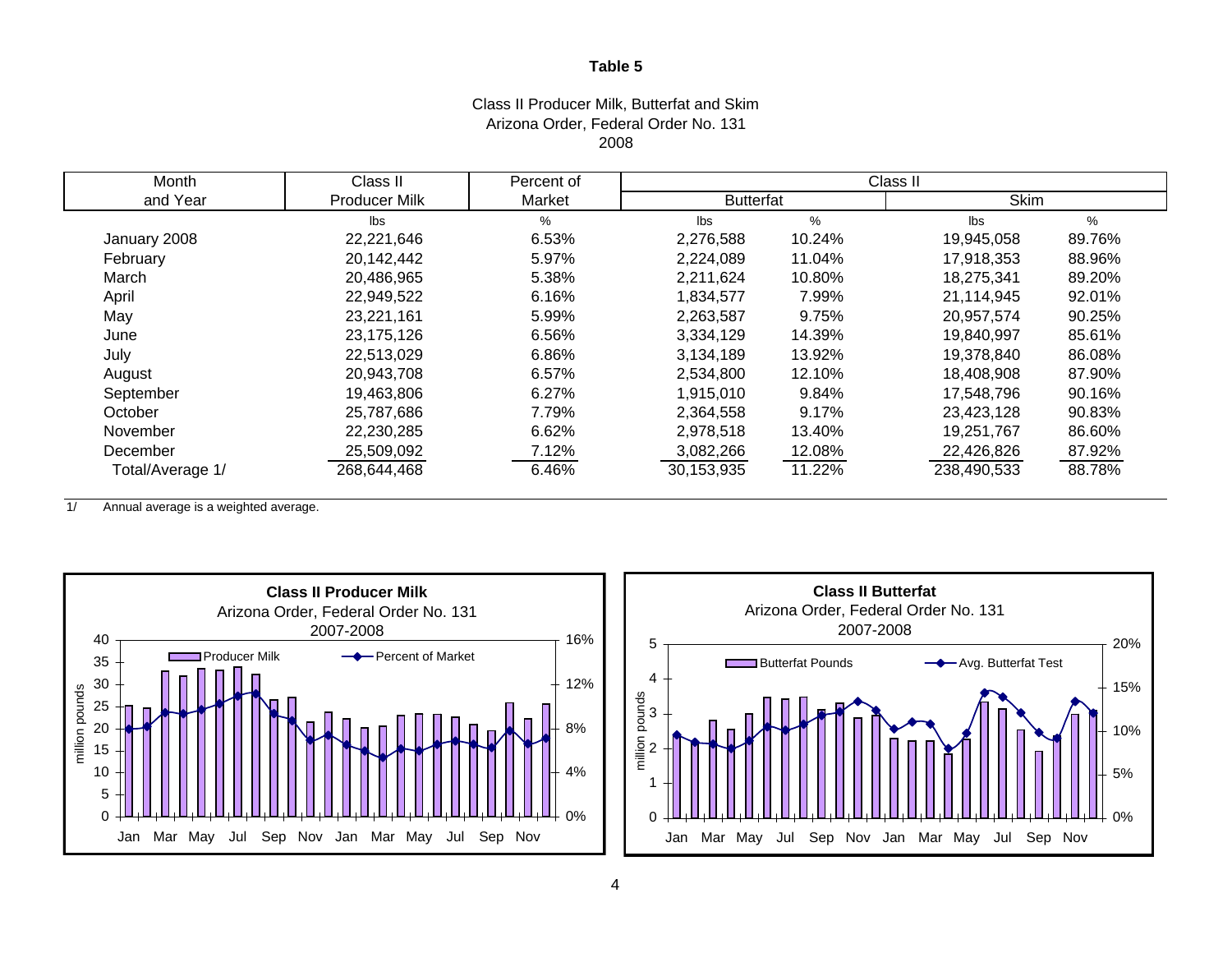#### Class III Producer Milk, Butterfat and Skim Arizona Order, Federal Order No. 131 2008

| Month            | Class III            | Percent of | Class III        |       |               |        |  |  |
|------------------|----------------------|------------|------------------|-------|---------------|--------|--|--|
| and Year         | <b>Producer Milk</b> | Market     | <b>Butterfat</b> |       | <b>Skim</b>   |        |  |  |
|                  | Ibs                  | %          | lbs              | %     | lbs           | %      |  |  |
| January 2008     | 79,994,692           | 23.50%     | 4,861,132        | 6.08% | 75,133,560    | 93.92% |  |  |
| February         | 92,571,021           | 27.42%     | 5,130,582        | 5.54% | 87,440,439    | 94.46% |  |  |
| March            | 106,173,983          | 27.87%     | 5,985,433        | 5.64% | 100,188,550   | 94.36% |  |  |
| April            | 96,920,402           | 26.00%     | 5,551,308        | 5.73% | 91,369,094    | 94.27% |  |  |
| May              | 99,681,817           | 25.71%     | 5,877,368        | 5.90% | 93,804,449    | 94.10% |  |  |
| June             | 107,267,981          | 30.37%     | 6,359,423        | 5.93% | 100,908,558   | 94.07% |  |  |
| July             | 106,700,689          | 32.50%     | 6,087,052        | 5.70% | 100,613,637   | 94.30% |  |  |
| August           | 101,664,824          | 31.91%     | 6,065,575        | 5.97% | 95,599,249    | 94.03% |  |  |
| September        | 102,617,135          | 33.06%     | 6,313,465        | 6.15% | 96,303,670    | 93.85% |  |  |
| October          | 105,635,765          | 31.90%     | 6,816,333        | 6.45% | 98,819,432    | 93.55% |  |  |
| November         | 94,751,947           | 28.20%     | 6,252,517        | 6.60% | 88,499,430    | 93.40% |  |  |
| December         | 96,842,191           | 27.01%     | 6,241,566        | 6.45% | 90,600,625    | 93.55% |  |  |
| Total/Average 1/ | 1,190,822,447        | 28.65%     | 71,541,754       | 6.01% | 1,119,280,693 | 93.99% |  |  |

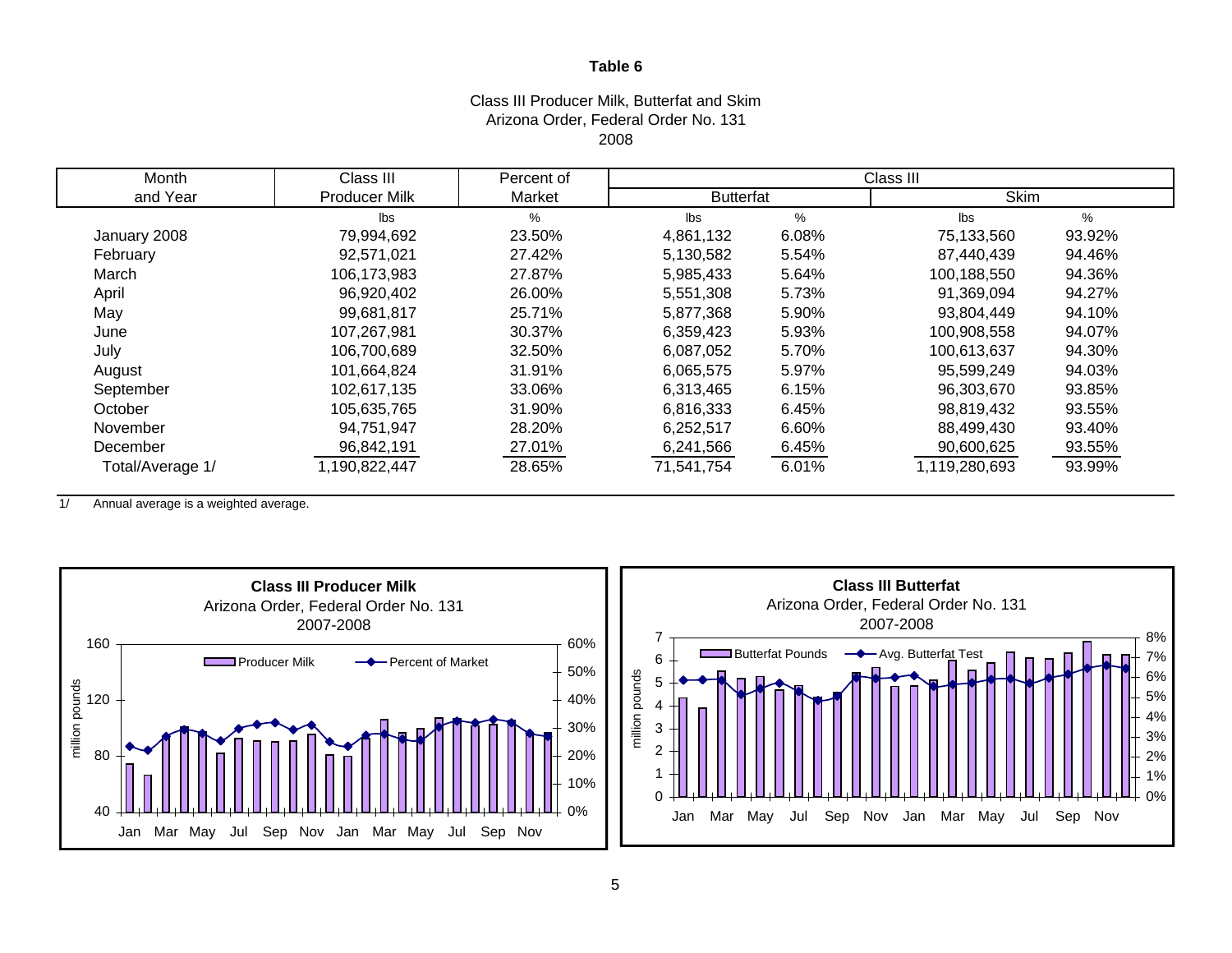#### Class IV Producer Milk, Butterfat and Skim Arizona Order, Federal Order No. 131 2008

| Month            | Class IV      | Percent of |                  |               | Class IV      |        |
|------------------|---------------|------------|------------------|---------------|---------------|--------|
| and Year         | Producer Milk | Market     | <b>Butterfat</b> |               | <b>Skim</b>   |        |
|                  | Ibs           | %          | lbs              | $\frac{0}{0}$ | lbs           | %      |
| January 2008     | 114,877,363   | 33.75%     | 3,080,681        | 2.68%         | 111,796,682   | 97.32% |
| February         | 110,969,152   | 32.87%     | 2,776,072        | 2.50%         | 108,193,080   | 97.50% |
| March            | 135,294,146   | 35.51%     | 3,032,652        | 2.24%         | 132,261,494   | 97.76% |
| April            | 135,199,412   | 36.28%     | 3,426,823        | 2.53%         | 131,772,589   | 97.47% |
| May              | 146,010,183   | 37.65%     | 3,044,983        | 2.09%         | 142,965,200   | 97.91% |
| June             | 117,031,478   | 33.13%     | 601,282          | 0.51%         | 116,430,196   | 99.49% |
| July             | 93,902,361    | 28.60%     | 184,817          | 0.20%         | 93,717,544    | 99.80% |
| August           | 79,073,916    | 24.82%     | 319,053          | 0.40%         | 78,754,863    | 99.60% |
| September        | 70,146,060    | 22.60%     | 440,313          | 0.63%         | 69,705,747    | 99.37% |
| October          | 75,553,253    | 22.82%     | 149,009          | 0.20%         | 75,404,244    | 99.80% |
| November         | 103,529,404   | 30.81%     | 599,098          | 0.58%         | 102,930,306   | 99.42% |
| December         | 115,523,248   | 32.22%     | 1,246,247        | 1.08%         | 114,277,001   | 98.92% |
| Total/Average 1/ | ,297,109,976  | 31.21%     | 18,901,030       | 1.46%         | 1,278,208,946 | 98.54% |

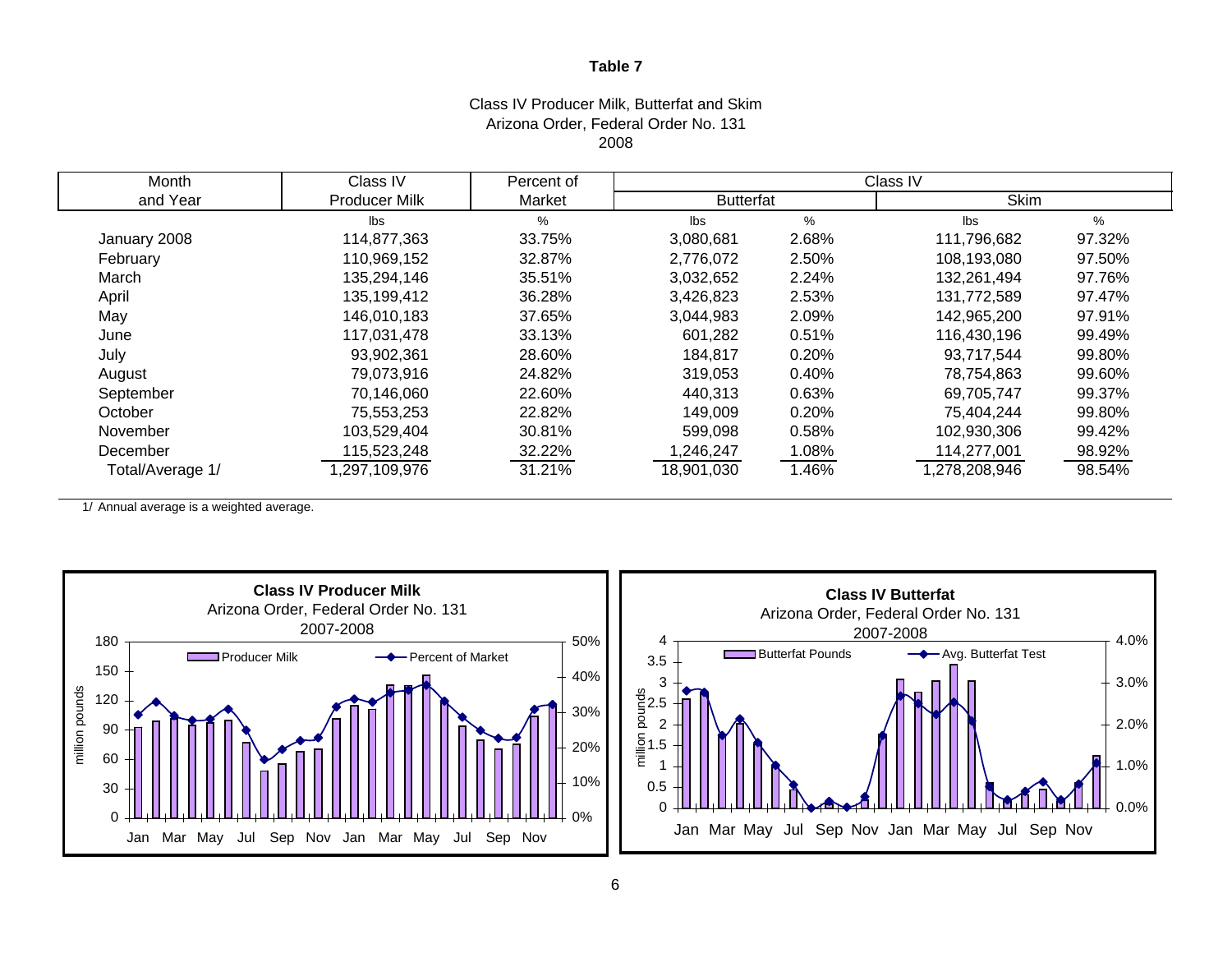## Total Producer Milk, Butterfat and Skim Arizona Order, Federal Order No. 131 2008

| Month            |                      |                  |          |               |        |
|------------------|----------------------|------------------|----------|---------------|--------|
| and Year         | <b>Producer Milk</b> | <b>Butterfat</b> |          | <b>Skim</b>   |        |
|                  | lbs                  | lbs              | %        | lbs           | $\%$   |
| January 2008     | 340,356,857          | 12,592,540       | 3.70%    | 327,764,317   | 96.30% |
| February         | 337,643,593          | 12,315,150       | 3.65%    | 325,328,443   | 96.35% |
| March            | 380,976,503          | 13,506,897       | 3.55%    | 367,469,606   | 96.45% |
| April            | 372,706,693          | 13,059,427       | 3.50%    | 359,647,266   | 96.50% |
| May              | 387,778,243          | 13,493,118       | 3.48%    | 374,285,125   | 96.52% |
| June             | 353,243,354          | 12,397,932       | 3.51%    | 340,845,422   | 96.49% |
| July             | 328.341.775          | 11.492.148       | 3.50%    | 316.849.627   | 96.50% |
| August           | 318.594.178          | 11.185.173       | 3.51%    | 307,409,005   | 96.49% |
| September        | 310,438,226          | 10,950,485       | 3.53%    | 299,487,741   | 96.47% |
| October          | 331,155,824          | 11,751,902       | 3.55%    | 319,403,922   | 96.45% |
| November         | 336,032,616          | 12,090,659       | 3.60%    | 323,941,957   | 96.40% |
| December         | 358,518,117          | 12,946,701       | $3.61\%$ | 345,571,416   | 96.39% |
| Total/Average 1/ | 4,155,785,979        | 147,782,132      | 3.56%    | 4,008,003,847 | 96.44% |

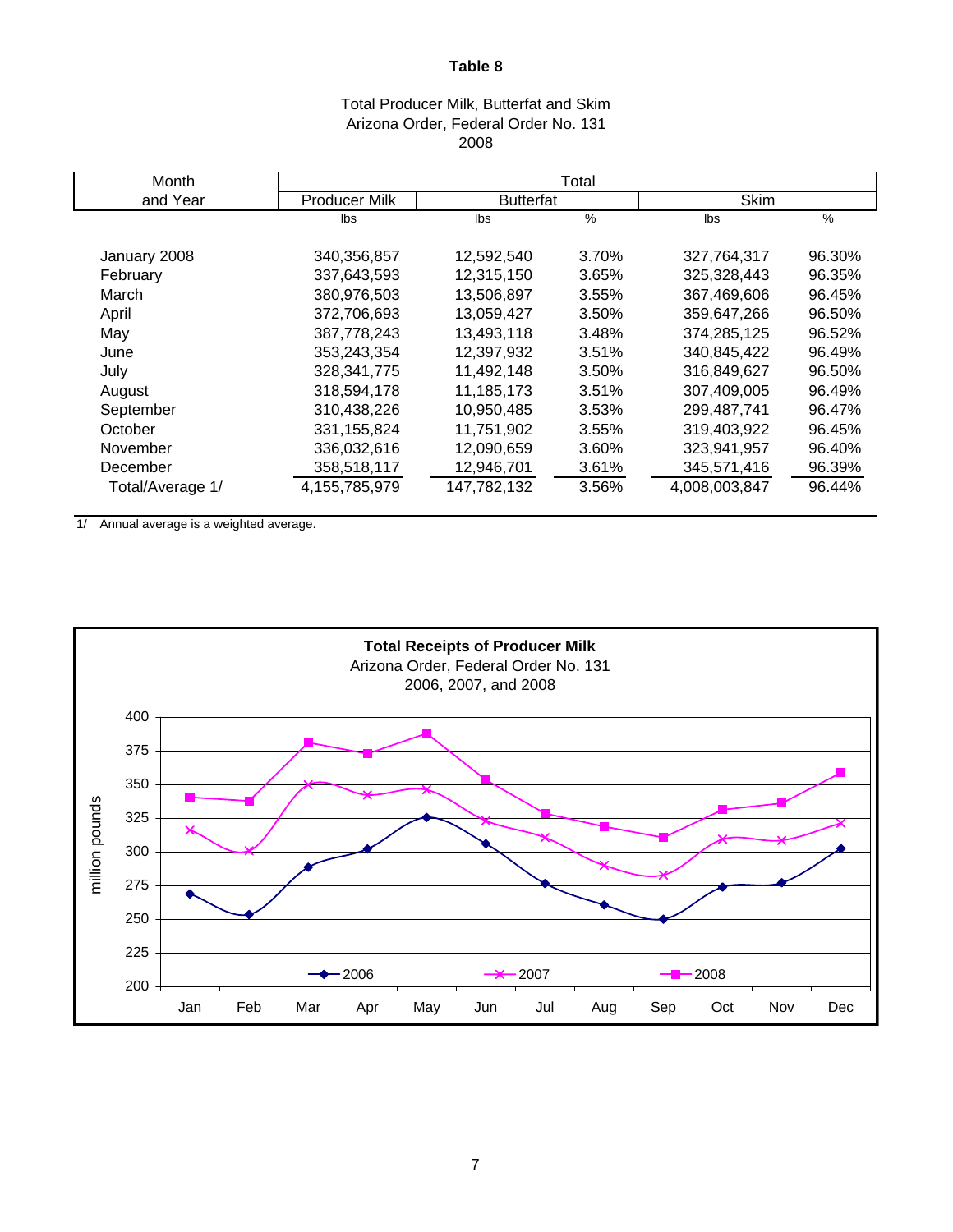#### Total Producer Milk by Class Arizona Order, Federal Order No. 131 2008

| Month            |                      |               | Total       |               |               |
|------------------|----------------------|---------------|-------------|---------------|---------------|
| and Year         | <b>Producer Milk</b> | Class I       | Class II    | Class III     | Class IV      |
|                  | lbs                  | lbs           | lbs         | lbs           | lbs           |
| January 2008     | 340,356,857          | 123,263,156   | 22,221,646  | 79,994,692    | 114,877,363   |
| February         | 337,643,593          | 113,960,978   | 20,142,442  | 92,571,021    | 110,969,152   |
| March            | 380,976,503          | 119,021,409   | 20,486,965  | 106,173,983   | 135,294,146   |
| April            | 372,706,693          | 117,637,357   | 22,949,522  | 96,920,402    | 135,199,412   |
| May              | 387,778,243          | 118,865,082   | 23,221,161  | 99,681,817    | 146,010,183   |
| June             | 353,243,354          | 105,768,769   | 23,175,126  | 107,267,981   | 117,031,478   |
| July             | 328, 341, 775        | 105,225,696   | 22,513,029  | 106,700,689   | 93,902,361    |
| August           | 318,594,178          | 116,911,730   | 20,943,708  | 101,664,824   | 79,073,916    |
| September        | 310,438,226          | 118,211,225   | 19,463,806  | 102,617,135   | 70,146,060    |
| October          | 331,155,824          | 124,179,120   | 25,787,686  | 105,635,765   | 75,553,253    |
| November         | 336,032,616          | 115,520,980   | 22,230,285  | 94,751,947    | 103,529,404   |
| December         | 358,518,117          | 120,643,586   | 25,509,092  | 96,842,191    | 115,523,248   |
| Total            | 4,155,785,979        | 1,399,209,088 | 268,644,468 | 1,190,822,447 | 1,297,109,976 |
| Percent of Total | 100.00%              | 33.67%        | 6.46%       | 28.65%        | 31.21%        |

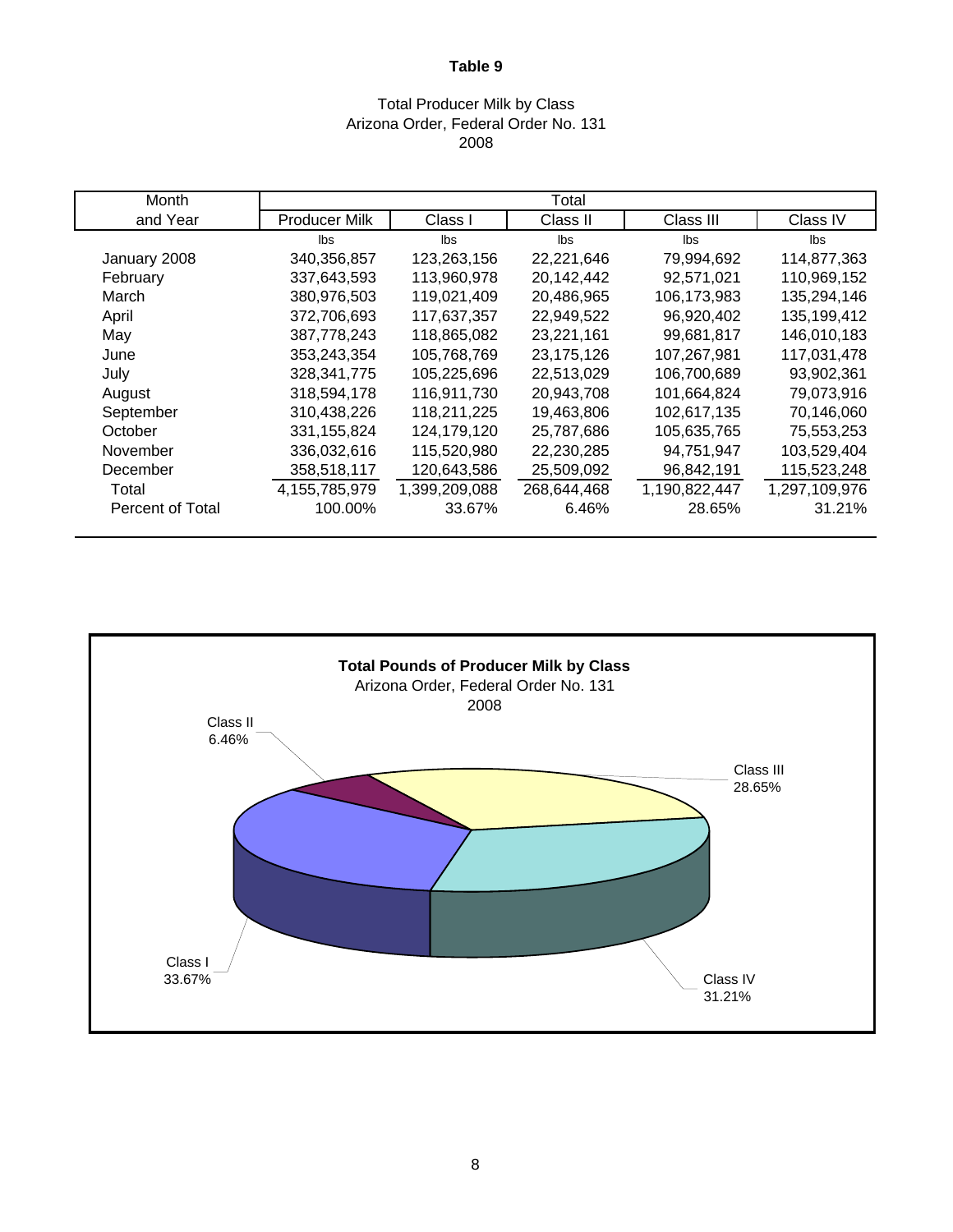#### Total Butterfat Pounds by Class Arizona Order, Federal Order No. 131 2008

| Month            | Total            |            | <b>Butterfat</b> |            |            |
|------------------|------------------|------------|------------------|------------|------------|
| and Year         | <b>Butterfat</b> | Class I    | Class II         | Class III  | Class IV   |
|                  | lbs              | Ibs        | lbs              | lbs        | lbs        |
| January 2008     | 12,592,540       | 2,374,139  | 2,276,588        | 4,861,132  | 3,080,681  |
| February         | 12,315,150       | 2,184,407  | 2,224,089        | 5,130,582  | 2,776,072  |
| March            | 13,506,897       | 2,277,188  | 2,211,624        | 5,985,433  | 3,032,652  |
| April            | 13,059,427       | 2,246,719  | 1,834,577        | 5,551,308  | 3,426,823  |
| May              | 13,493,118       | 2,307,180  | 2,263,587        | 5,877,368  | 3,044,983  |
| June             | 12,397,932       | 2,103,098  | 3,334,129        | 6,359,423  | 601,282    |
| July             | 11,492,148       | 2,086,090  | 3,134,189        | 6,087,052  | 184,817    |
| August           | 11,185,173       | 2,265,745  | 2,534,800        | 6,065,575  | 319,053    |
| September        | 10,950,485       | 2,281,697  | 1,915,010        | 6,313,465  | 440,313    |
| October          | 11,751,902       | 2,422,002  | 2,364,558        | 6,816,333  | 149,009    |
| November         | 12,090,659       | 2,260,526  | 2,978,518        | 6,252,517  | 599,098    |
| December         | 12,946,701       | 2,376,622  | 3,082,266        | 6,241,566  | 1,246,247  |
| Total            | 147,782,132      | 27,185,413 | 30,153,935       | 71,541,754 | 18,901,030 |
| Percent of Total | 100.00%          | 18.40%     | 20.40%           | 48.41%     | 12.79%     |

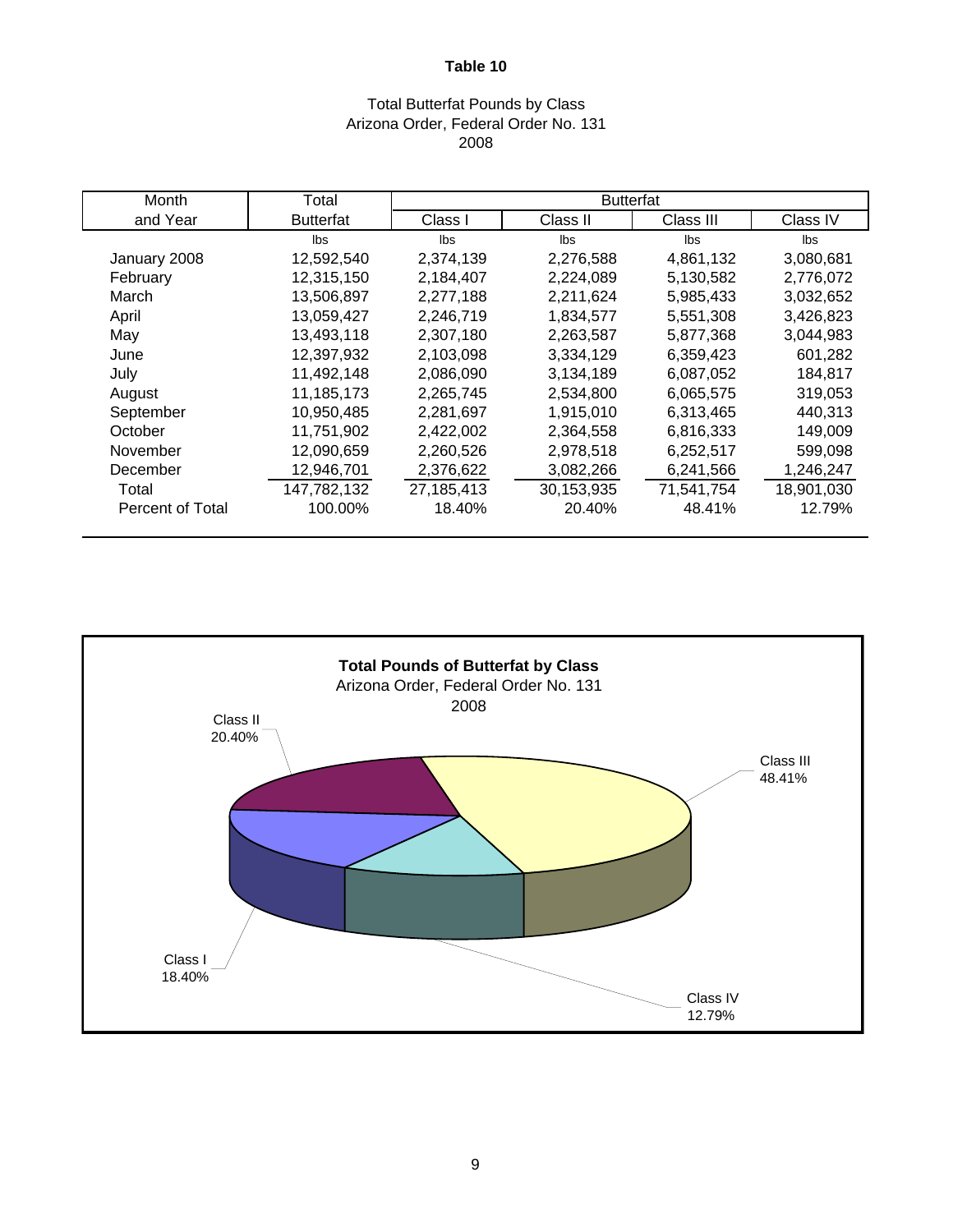#### Total Skim Pounds by Class Arizona Order, Federal Order No. 131 2008

| Month                   | Total         | <b>Skim</b>   |             |               |               |  |  |  |  |
|-------------------------|---------------|---------------|-------------|---------------|---------------|--|--|--|--|
| and Year                | <b>Skim</b>   | Class I       | Class II    | Class III     | Class IV      |  |  |  |  |
|                         | lbs           | lbs           | lbs         | Ibs           | lbs           |  |  |  |  |
| January 2008            | 327,764,317   | 120,889,017   | 19,945,058  | 75,133,560    | 111,796,682   |  |  |  |  |
| February                | 325,328,443   | 111,776,571   | 17,918,353  | 87,440,439    | 108,193,080   |  |  |  |  |
| March                   | 367,469,606   | 116,744,221   | 18,275,341  | 100,188,550   | 132,261,494   |  |  |  |  |
| April                   | 359,647,266   | 115,390,638   | 21,114,945  | 91,369,094    | 131,772,589   |  |  |  |  |
| May                     | 374,285,125   | 116,557,902   | 20,957,574  | 93,804,449    | 142,965,200   |  |  |  |  |
| June                    | 340,845,422   | 103,665,671   | 19,840,997  | 100,908,558   | 116,430,196   |  |  |  |  |
| July                    | 316,849,627   | 103,139,606   | 19,378,840  | 100,613,637   | 93,717,544    |  |  |  |  |
| August                  | 307,409,005   | 114,645,985   | 18,408,908  | 95,599,249    | 78,754,863    |  |  |  |  |
| September               | 299,487,741   | 115,929,528   | 17,548,796  | 96,303,670    | 69,705,747    |  |  |  |  |
| October                 | 319,403,922   | 121,757,118   | 23,423,128  | 98,819,432    | 75,404,244    |  |  |  |  |
| November                | 323,941,957   | 113,260,454   | 19,251,767  | 88,499,430    | 102,930,306   |  |  |  |  |
| December                | 345,571,416   | 118,266,964   | 22,426,826  | 90,600,625    | 114,277,001   |  |  |  |  |
| Total                   | 4,008,003,847 | 1,372,023,675 | 238,490,533 | 1,119,280,693 | 1,278,208,946 |  |  |  |  |
| <b>Percent of Total</b> | 100.00%       | 34.23%        | 5.95%       | 27.93%        | 31.89%        |  |  |  |  |

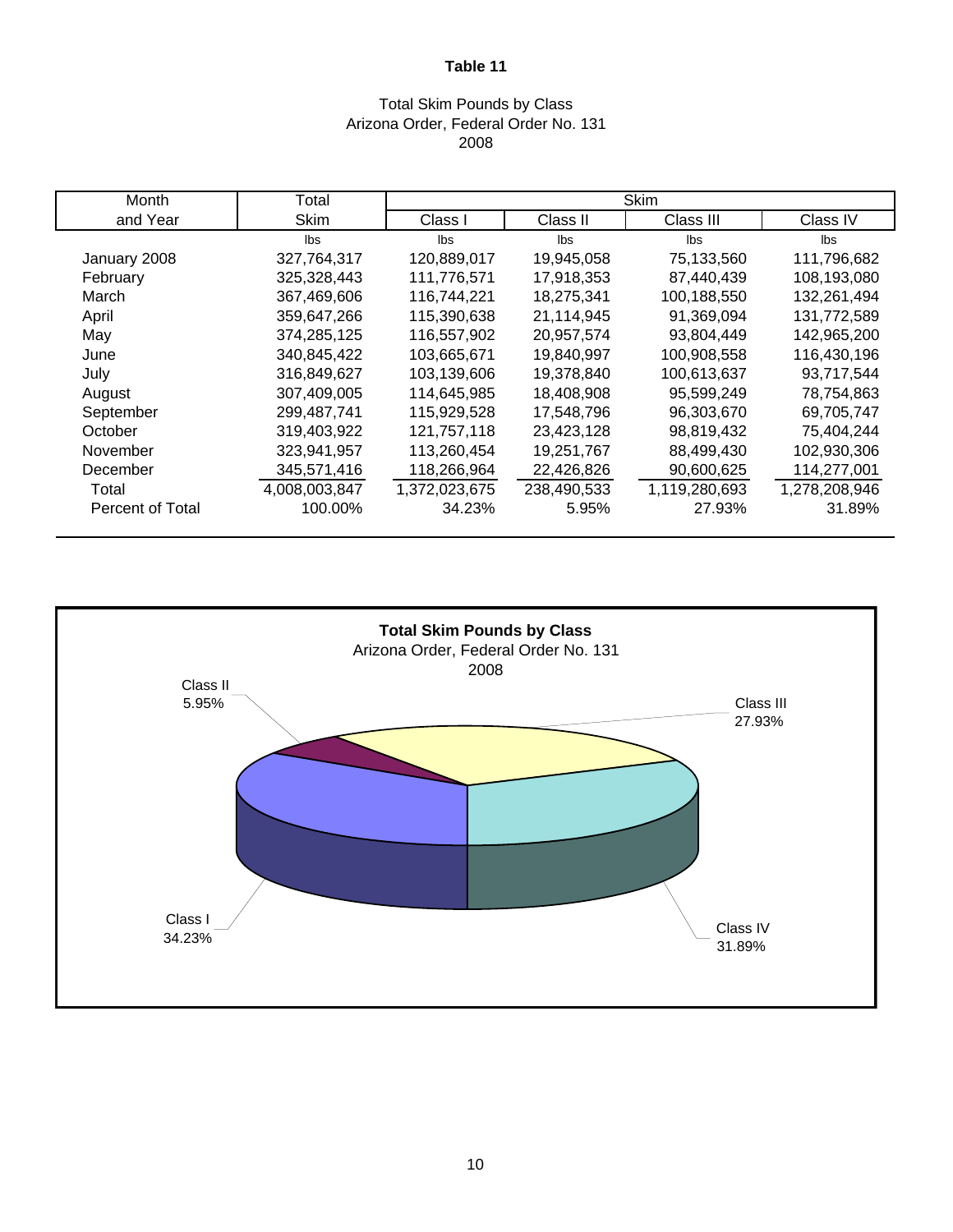## Number of Producers and Milk Production by County Arizona Order, Federal Order No. 131

2008

| <b>State</b>  | County/Region                                                    |                 | January                 |                 | February                       |                 | March                          |                 | April                          | May             |                                |                 | June                           |
|---------------|------------------------------------------------------------------|-----------------|-------------------------|-----------------|--------------------------------|-----------------|--------------------------------|-----------------|--------------------------------|-----------------|--------------------------------|-----------------|--------------------------------|
|               |                                                                  | No. of<br>Prod. | Producer Milk<br>Pounds | No. of<br>Prod. | <b>Producer Milk</b><br>Pounds | No. of<br>Prod. | <b>Producer Milk</b><br>Pounds | No. of<br>Prod. | <b>Producer Milk</b><br>Pounds | No. of<br>Prod. | <b>Producer Milk</b><br>Pounds | No. of<br>Prod. | <b>Producer Milk</b><br>Pounds |
| Arizona       |                                                                  |                 |                         |                 |                                |                 |                                |                 |                                |                 |                                |                 |                                |
|               | Maricopa                                                         | 72              | 267,084,597             | 72              | 265,095,884                    |                 | 72 297,826,678                 | 73              | 291,772,403                    |                 | 74 303,812,198                 |                 | 74 272,325,645                 |
|               | Cochise, Greenlee &<br>Pinal, AZ & Bailey, TX                    | 13              | 45,471,946              | 13              | 43,952,693                     | 13              | 49,836,223                     | 12              | 48,428,760                     | 13.             | 51,249,956                     | 13              | 47,014,834                     |
|               | La Paz, Mohave, Yavapai &<br>Yuma, AZ and<br>Imperial, Riverside |                 |                         |                 |                                |                 |                                |                 |                                |                 |                                |                 |                                |
|               | & San Bernardino, CA                                             | 11              | 27,800,314              | 11              | 28,595,016                     | 11              | 33,313,602                     | 11              | 32,505,530                     | 12 <sup>°</sup> | 32,716,089                     | 14              | 33,902,875                     |
| Arizona Total |                                                                  | 96              | 340,356,857             |                 | 96 337,643,593                 |                 | 96 380,976,503                 |                 | 96 372,706,693                 | 99              | 387,778,243                    | 101             | 353,243,354                    |
|               | <b>Total for Market</b>                                          | 96.             | 340,356,857             |                 | 96 337,643,593                 | 96              | 380,976,503                    |                 | 96 372,706,693                 | 99              | 387,778,243                    | 101             | 353,243,354                    |
| O(1)          | $O_{\text{cutoff}}$ $\overline{O_{\text{cutoff}}}$               |                 | 1.1.1.                  |                 | $\Lambda$                      |                 | Cantambar                      |                 | $Q_{\text{atab}}$              |                 | National Asset                 |                 | Desamber.                      |

| State         | County/Region             |     | July        |     | August         |     | September      |    | October         |                 | November        |    | December        |
|---------------|---------------------------|-----|-------------|-----|----------------|-----|----------------|----|-----------------|-----------------|-----------------|----|-----------------|
| Arizona       |                           |     |             |     |                |     |                |    |                 |                 |                 |    |                 |
|               | Maricopa                  | 74  | 251,246,521 |     | 73 243,154,120 |     | 74 236,377,546 |    | 74 253,627,874  |                 | 76 259,767,094  |    | 74 276,158,165  |
|               | Cochise, Greenlee &       |     |             |     |                |     |                |    |                 |                 |                 |    |                 |
|               | Pinal, AZ & Bailey, TX    | 13  | 45,609,385  | 14  | 45,801,814     | 14  | 46.052.995     | 14 | 49.779.787      | 14              | 50,047,617      | 14 | 53,656,351      |
|               | La Paz, Mohave, Yavapai & |     |             |     |                |     |                |    |                 |                 |                 |    |                 |
|               | Yuma, AZ and              |     |             |     |                |     |                |    |                 |                 |                 |    |                 |
|               | Imperial, Riverside       |     |             |     |                |     |                |    |                 |                 |                 |    |                 |
|               | & San Bernardino, CA      | 13  | 31.485.869  | 13  | 29.584.504     | 13  | 29,068,185     | 12 | 27,748,163      | 12 <sup>1</sup> | 26,217,905      | 12 | 28,483,257      |
| Arizona Total |                           | 100 | 328,341,775 | 100 | 318.540.438    | 101 | 311,498,726    |    | 100 331,155,824 |                 | 102 336,032,616 |    | 100 358,297,773 |
|               |                           |     |             |     |                |     |                |    |                 |                 |                 |    |                 |
|               | <b>Total for Market</b>   | 100 | 328,341,775 | 100 | 318.540.438    | 101 | 311,498,726    |    | 100 331,155,824 |                 | 102 336,032,616 |    | 100 358,297,773 |
|               |                           |     |             |     |                |     |                |    |                 |                 |                 |    |                 |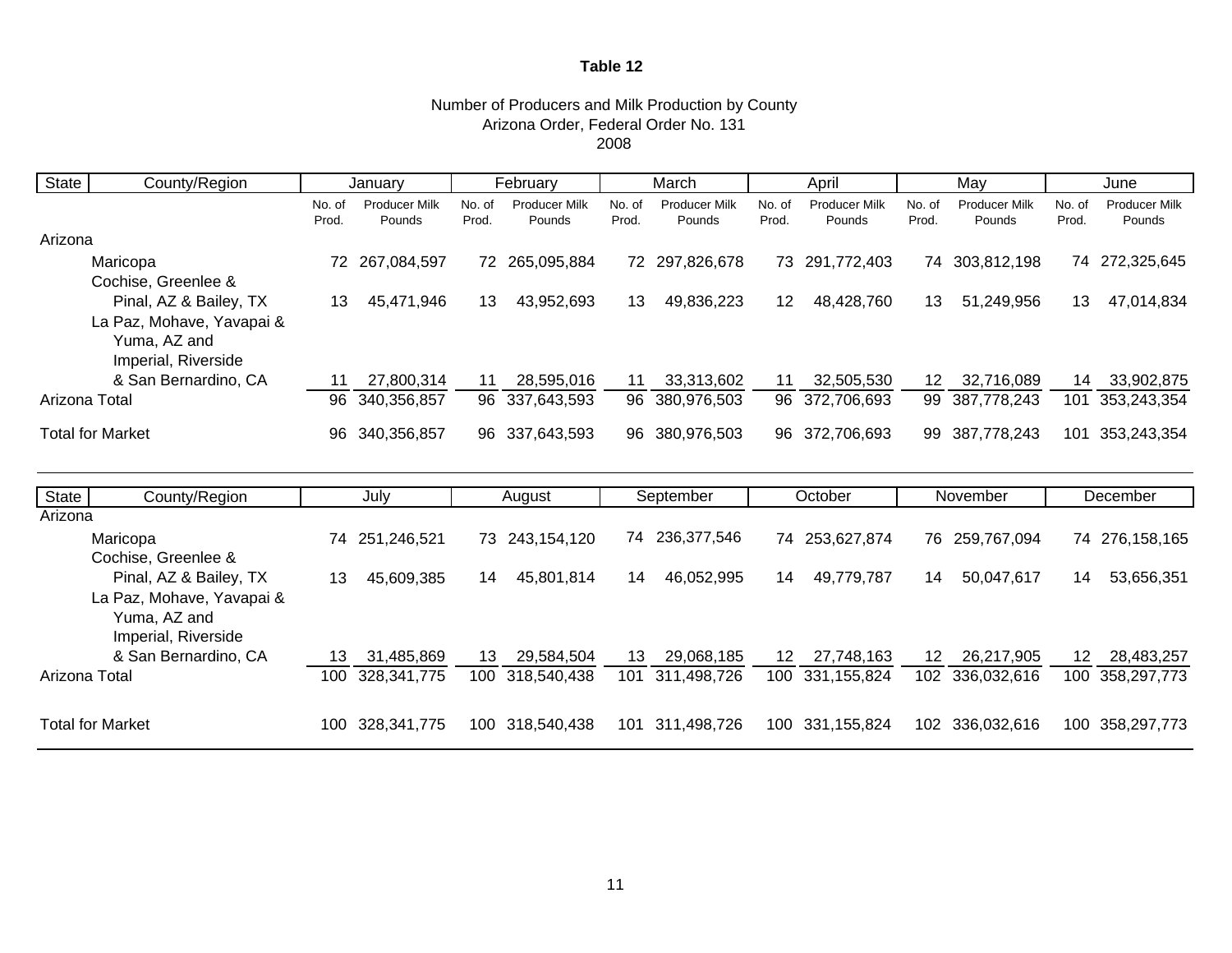**Map A**

County Names

Arizona Order, Federal Order No. 131

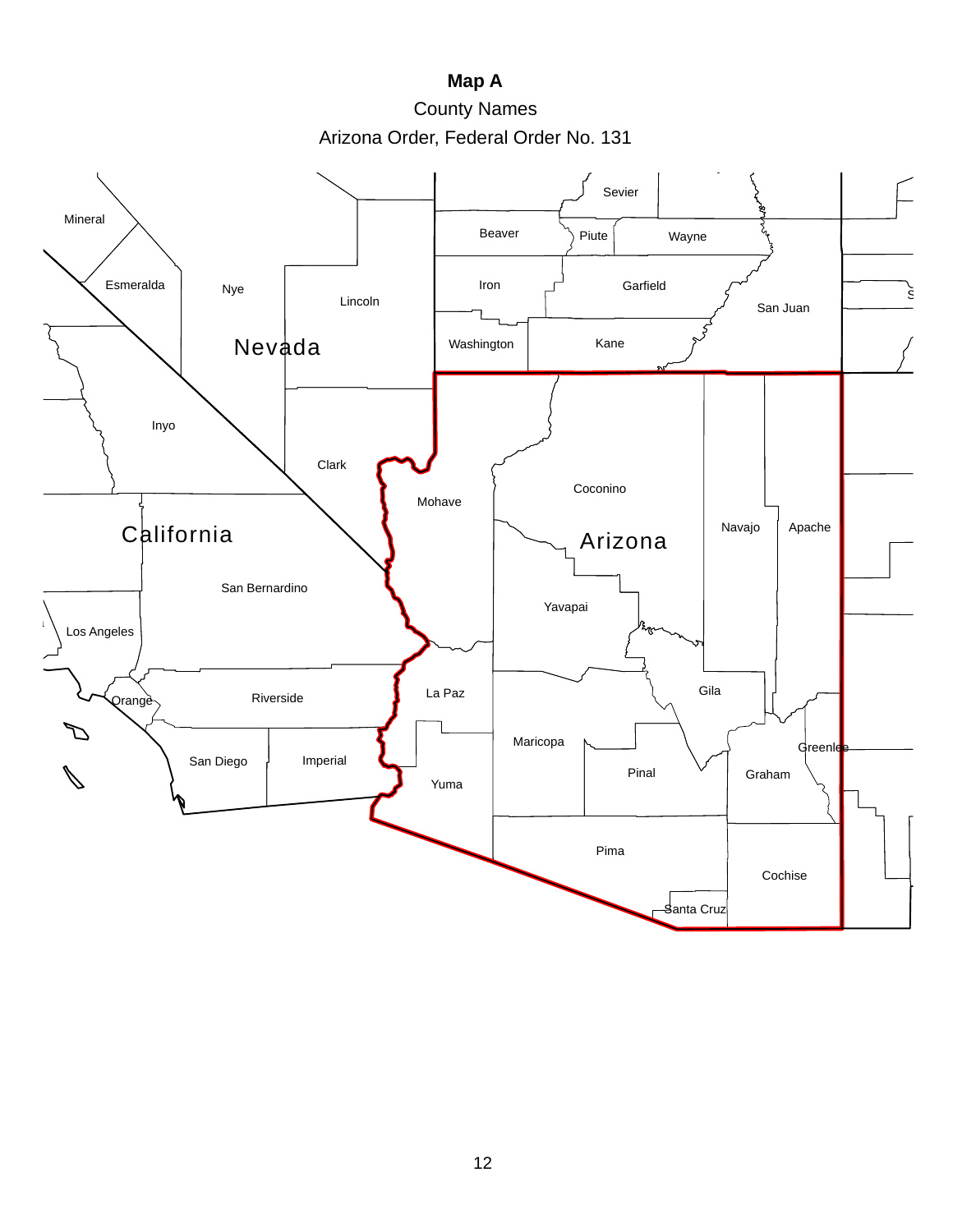**Map B** Producer Milk By County Arizona Order, Federal Order No. 131 - May 2008

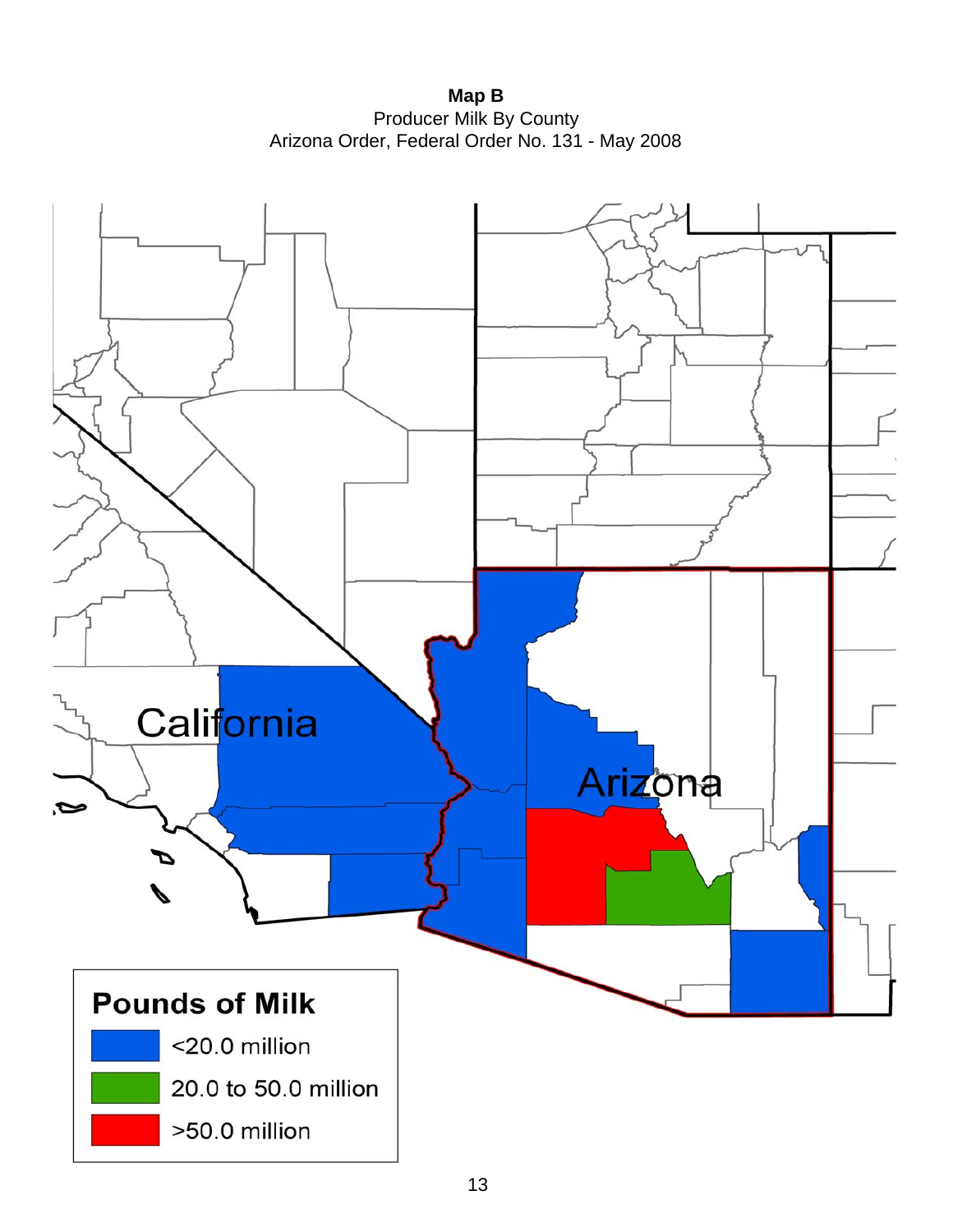**Map C Producer Milk by County Arizona Order, Federal Order No. 131 – November 2008** 

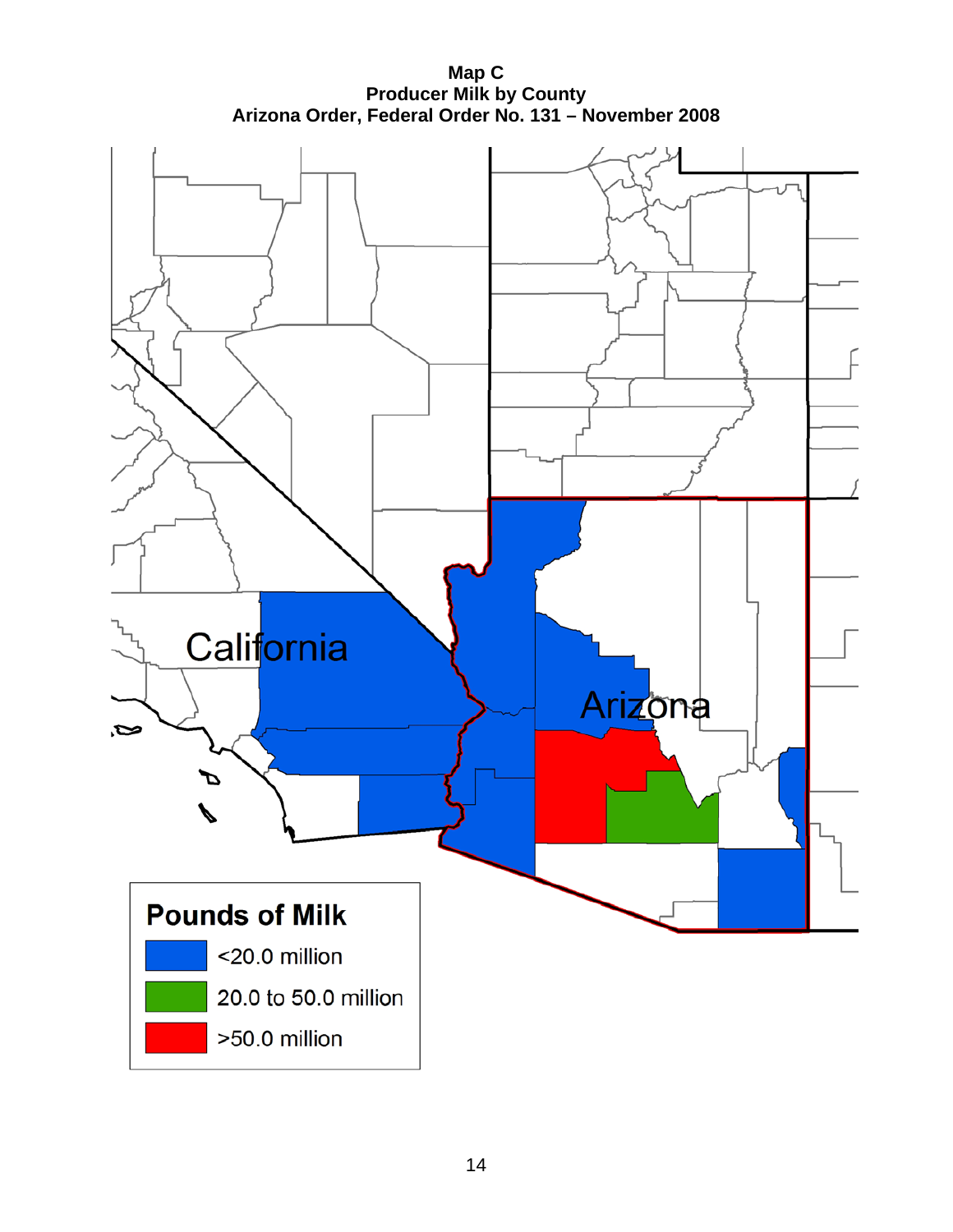#### Class Prices Per Cwt for 3.5% Milk, Skim, and Butterfat Prices Arizona Order, Federal Order No. 131 2008

| Month        | Class I            | Class II | Class III | Class IV             |             | Class I          |             | Class II         |                      | Class III        |                      | Class IV         |
|--------------|--------------------|----------|-----------|----------------------|-------------|------------------|-------------|------------------|----------------------|------------------|----------------------|------------------|
| and Year     |                    |          |           |                      | <b>Skim</b> | <b>Butterfat</b> | <b>Skim</b> | <b>Butterfat</b> | <b>Skim</b>          | <b>Butterfat</b> | <b>Skim</b>          | <b>Butterfat</b> |
|              | \$/ <sub>cut</sub> | \$/cwt   | \$/cwt    | $\sqrt{\frac{2}{1}}$ | \$/cwt      | \$/lb            | \$/cwt      | \$/lb            | $\sqrt{\frac{2}{1}}$ | \$/lb            | $\sqrt{\frac{2}{1}}$ | \$/lb            |
| January 2008 | 23.32              | 19.75    | 19.32     | 16.29                | 18.88       | .4568            | 15.61       | 1.3389           | 15.19                | 1.3319           | 12.05                | 1.3319           |
| February     | 22.03              | 18.46    | 17.03     | 14.67                | 17.79       | 1.3895           | 14.39       | 1.3080           | 12.93                | 1.3010           | 10.48                | 1.3010           |
| March        | 19.05              | 15.63    | 18.00     | 14.17                | 14.89       | 1.3373           | 11.24       | 1.3674           | 13.72                | 1.3604           | 9.75                 | 1.3604           |
| April        | 20.96              | 15.29    | 16.76     | 14.56                | 16.74       | 1.3718           | 10.47       | 1.4818           | 12.02                | 1.4748           | 9.74                 | 1.4748           |
| May          | 18.97              | 15.51    | 18.18     | 15.26                | 14.25       | 1.4898           | 10.40       | 1.5632           | 13.20                | 1.5562           | 10.17                | 1.5562           |
| June         | 20.53              | 16.19    | 20.25     | 15.92                | 15.52       | 1.5860           | 10.89       | 1.6230           | 15.12                | 1.6160           | 10.64                | 1.6160           |
| July         | 23.13              | 16.81    | 18.24     | 16.60                | 18.05       | 1.6321           | 11.31       | 1.6844           | 12.82                | 1.6774           | 11.12                | 1.6774           |
| August       | 20.82              | 17.45    | 17.32     | 16.64                | 15.40       | 1.7039           | 11.74       | 1.7483           | 11.63                | 1.7413           | 10.93                | 1.7413           |
| September    | 20.00              | 17.58    | 16.28     | 15.45                | 14.33       | 1.7646           | 11.59       | 1.8266           | 10.27                | 1.8196           | 9.41                 | 1.8196           |
| October      | 17.88              | 16.60    | 17.06     | 13.62                | 12.11       | 1.7686           | 10.46       | 1.8577           | 10.97                | 1.8507           | 7.40                 | 1.8507           |
| November     | 19.68              | 14.45    | 15.51     | 12.25                | 13.64       | 1.8623           | 8.52        | 1.7800           | 9.64                 | 1.7730           | 6.26                 | 1.7730           |
| December     | 17.78              | 11.21    | 15.28     | 10.35                | 11.84       | 1.8160           | 6.88        | 1.3068           | 11.12                | 1.2998           | 6.01                 | 1.2998           |
| Average 1/   | 20.35              | 16.24    | 17.44     | 14.65                | 15.29       | .5982            | 11.13       | .5738            | 12.39                | .5668            | 9.50                 | 1.5668           |

1/ Simple average.

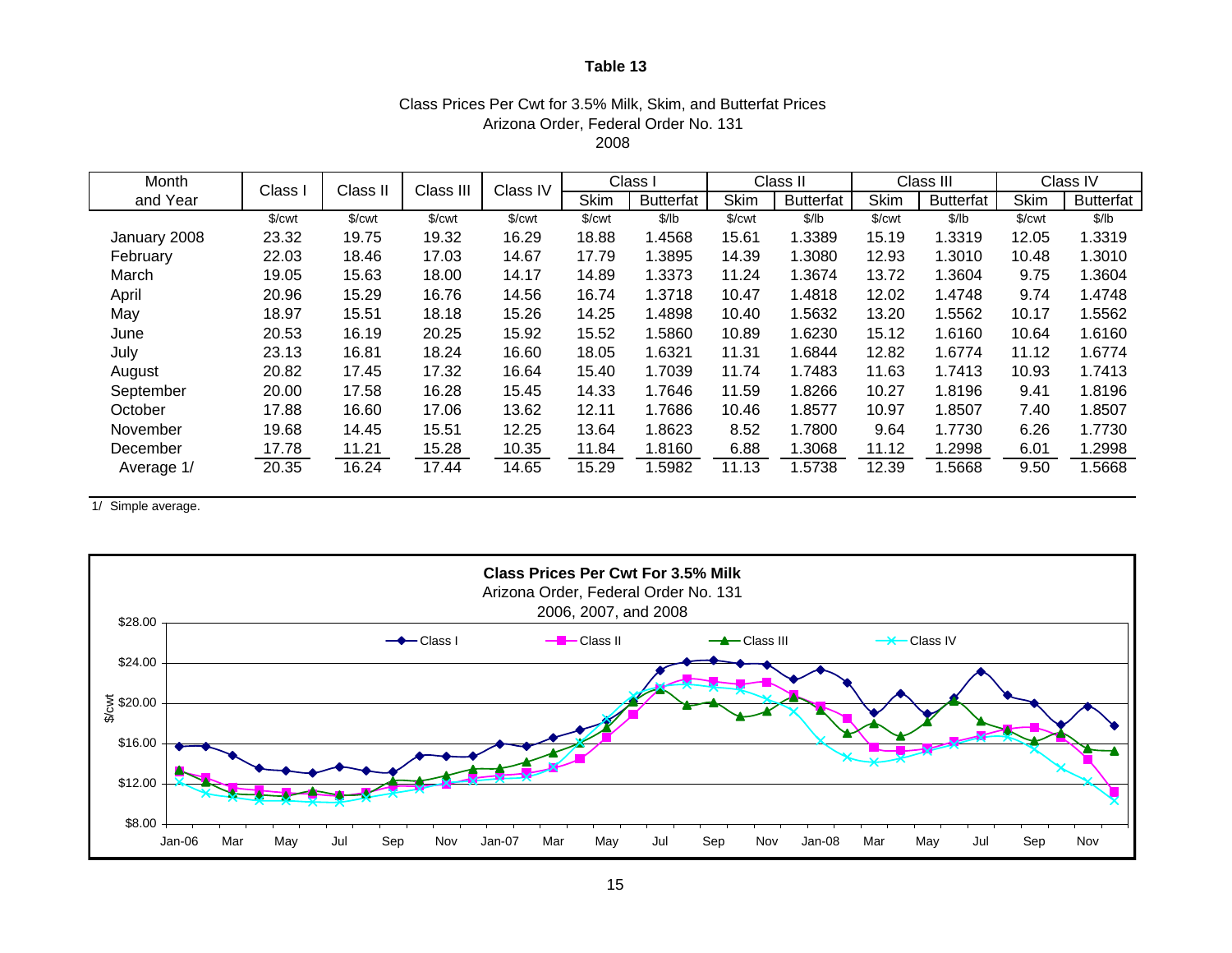| Producer Skim and Butterfat Prices, Uniform Prices and Blend Prices at Test |  |
|-----------------------------------------------------------------------------|--|
| Arizona Order, Federal Order No. 131                                        |  |
| 2008                                                                        |  |

| Month        | <b>Skim Price</b>    | <b>Butterfat Price</b> | Uniform              | <b>Blend Price</b>   |
|--------------|----------------------|------------------------|----------------------|----------------------|
| and Year     |                      |                        | Price 3/             | at Test 4/           |
|              | $\sqrt{\frac{2}{1}}$ | \$/lb                  | $\sqrt{\frac{2}{2}}$ | $%$ / $\mathsf{cwt}$ |
| January 2008 | 15.52                | 1.3566                 | 19.72                | 19.96                |
| February     | 13.87                | 1.3178                 | 18.00                | 18.17                |
| March        | 12.55                | 1.3575                 | 16.86                | 16.92                |
| April        | 12.62                | 1.4580                 | 17.28                | 17.29                |
| May          | 12.22                | 1.5459                 | 17.20                | 17.17                |
| June         | 13.48                | 1.6127                 | 18.65                | 18.67                |
| July         | 13.95                | 1.6710                 | 19.31                | 19.31                |
| August       | 12.88                | 1.7352                 | 18.50                | 18.52                |
| September    | 11.74                | 1.8092                 | 17.66                | 17.71                |
| October      | 10.54                | 1.8350                 | 16.59                | 16.68                |
| November     | 9.91                 | 1.7913                 | 15.83                | 16.00                |
| December     | 9.41                 | 1.3961                 | 13.97                | 14.11                |
| Average 2/   | 12.39                | 1.5739                 | 17.46                | 17.54                |

1/ See Table 13 for class price data covering 2007 for the Arizona Order.

2/ Simple average.

3/ Uniform Price = Skim Price \* 0.965 + Butterfat Price \* 3.5

4/ Blend Price at Test =(Skim Price x Skim%) + (Butterfat Price x Butterfat %)



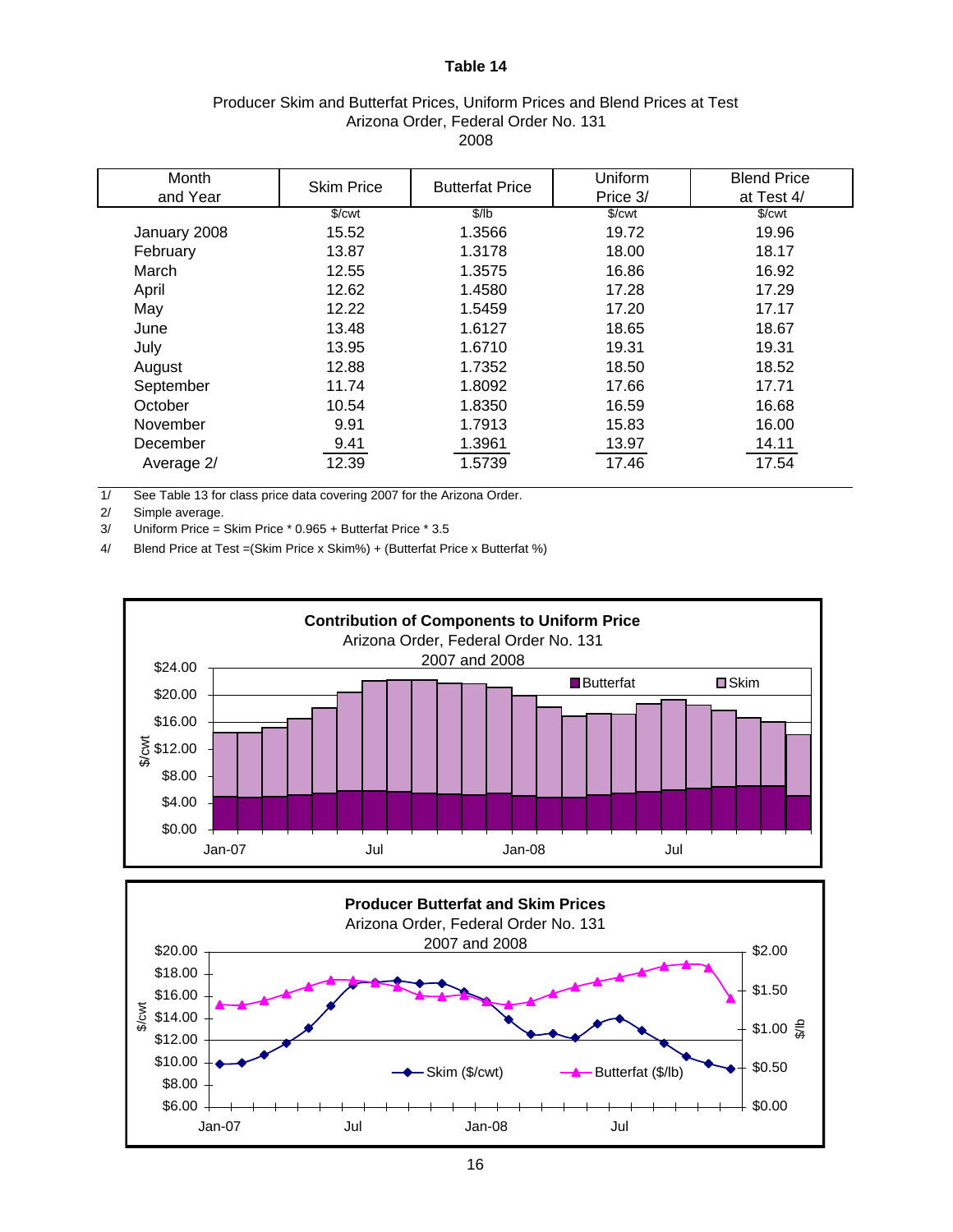## **Advanced** National Agricultural Statistical Services (NASS) Commodity Pricing Factors Arizona Order, Federal Order No. 131

2008

| Month        | <b>NASS</b> |                      |        |                       |        |                   |        |               |        |                 |        |            |
|--------------|-------------|----------------------|--------|-----------------------|--------|-------------------|--------|---------------|--------|-----------------|--------|------------|
| and Year     |             | <b>Cheese Blocks</b> |        | <b>Cheese Barrels</b> |        | Cheese Average 1/ |        | <b>Butter</b> |        | Nonfat Dry Milk |        | Whey       |
|              | \$/lb       | lbs                  | \$/lb  | lbs                   | \$/lb  | lbs               | \$/lb  | lbs           | \$/lb  | lbs             | \$/lb  | lbs        |
| January 2008 | 2.1351      | 19,745,873           | 2.1003 | 18,566,587            | 2.1328 | 38,312,460        | .3146  | 9,625,923     | 1.8304 | 24,714,052      | 0.4568 | 18,743,197 |
| February     | 1.9887      | 22,186,532           | 2.0128 | 17,596,228            | 2.0126 | 39,782,760        | .2585  | 9,937,323     | 1.6931 | 21,945,278      | 0.4380 | 15,907,941 |
| March        | 1.7443      | 22,159,951           | 1.8509 | 20,037,439            | 1.8092 | 42,197,390        | .2150  | 6,901,618     | 1.3398 | 38,427,984      | 0.2673 | 21,253,276 |
| April        | 2.0193      | 20,404,756           | 9886.  | 19,887,045            | 2.0190 | 40.291.801        | .2438  | 6,520,453     | 1.2537 | 46,492,505      | 0.2454 | 24,617,876 |
| May          | 1.7950      | 20,356,080           | 1.7845 | 16,863,427            | 8038.  | 37,219,507        | 1.3421 | 6,362,970     | 1.2456 | 46,881,507      | 0.2528 | 24,853,507 |
| June         | 1.9416      | 22,441,798           | 1.9363 | 18,293,757            | 1.9527 | 40,735,555        | .4223  | 9,465,903     | 1.3006 | 48,394,829      | 0.2686 | 19,797,400 |
| July         | 2.1885      | 22,544,089           | 2.2210 | 17,240,082            | 2.2156 | 39,784,171        | .4607  | 7,806,042     | 1.3479 | 39,581,144      | 0.2774 | 20,148,708 |
| August       | 1.9726      | 22,267,433           | 9586.  | 15,598,842            | 1.9792 | 37,866,275        | .5205  | 6,425,610     | 1.3957 | 33,070,706      | 0.2690 | 19,799,754 |
| September    | 1.9317      | 24,728,106           | 1.8353 | 17,625,558            | 1.9041 | 42,353,664        | 1.5711 | 7,505,333     | 1.3790 | 26,368,663      | 0.2487 | 18,918,774 |
| October      | 1.7265      | 23,119,599           | 1.6997 | 18,384,400            | 1.7279 | 41,503,999        | 1.6125 | 7,259,940     | 1.2628 | 31,237,053      | 0.2241 | 17,607,530 |
| November     | 1.9185      | 22,007,835           | 1.9189 | 18,207,450            | 1.9323 | 40,215,285        | .6899  | 6,897,557     | 1.0452 | 42,513,132      | 0.1970 | 21,510,075 |
| December     | 1.7253      | 23,479,884           | 1.7322 | 19,322,864            | 1.7420 | 42,802,748        | .6517  | 6,638,226     | 0.8617 | 53,890,435      | 0.1896 | 21,053,439 |
| Average 2/   | 1.9239      |                      | 1.9199 |                       | 1.9359 |                   | 1.4419 |               | 1.3296 |                 | 0.2779 |            |

Source: National Agricultural Statistics Services (NASS), Washington D.C. 1/ The weighted average of barrels plus three cents and blocks. 2/ Simple Average.

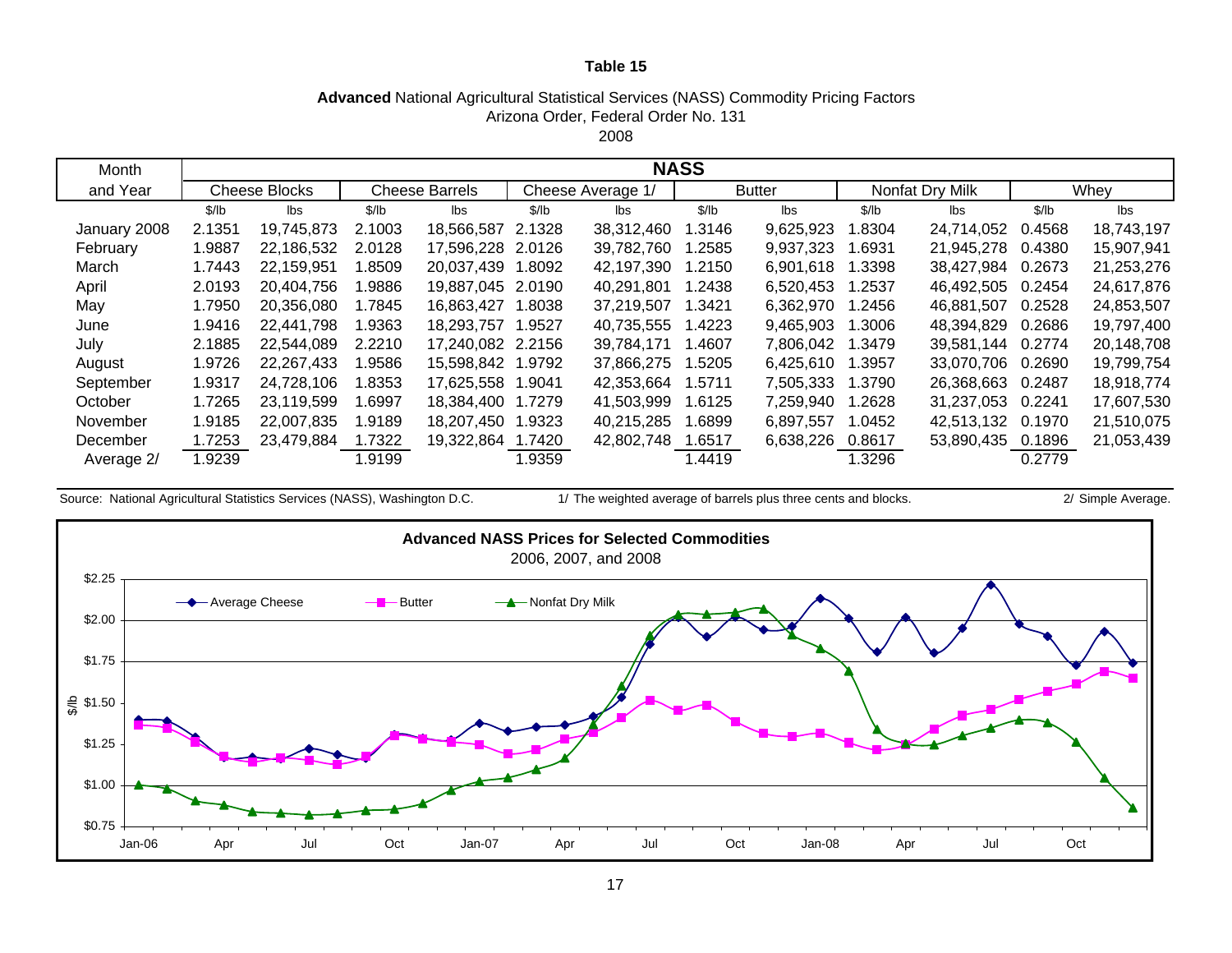#### **Final** National Agricultural Statistical Services (NASS) Comodity Pricing Factors 2008Arizona Order, Federal Order No. 131

| Month        |        | <b>NASS</b>          |        |                       |        |                   |        |               |        |                 |        |            |
|--------------|--------|----------------------|--------|-----------------------|--------|-------------------|--------|---------------|--------|-----------------|--------|------------|
| and Year     |        | <b>Cheese Blocks</b> |        | <b>Cheese Barrels</b> |        | Cheese Average 1/ |        | <b>Butter</b> |        | Nonfat Dry Milk |        | Whey       |
|              | \$/lb  | lbs                  | \$/lb  | lbs                   | \$/lb  | lbs               | \$/lb  | lbs           | \$/lb  | lbs             | \$/lb  | lbs        |
| January 2008 | .9742  | 45,978,711           | 2.0025 | 36,054,651            | .9998  | 82,033,362        | .2301  | 21,537,307    | .5090  | 95,037,550      | 0.3992 | 34,003,243 |
| February     | 1.7892 | 41,695,490           | .8653  | 38,692,551            | .8403  | 80,388,041        | .2044  | 14,601,863    | .3331  | 78,441,658      | 0.2736 | 40,630,527 |
| March        | 1.9548 | 51,393,806           | 1.9302 | 49,900,122            | .9575  | 101,293,928       | 1.2539 | 19,106,605    | .2512  | 128,244,791     | 0.2435 | 60,683,511 |
| April        | 1.8180 | 43.438.295           | 1.7845 | 34,864,946            | l.8164 | 78,303,241        | .3492  | 14,933,957    | .2506  | 98,378,144      | 0.2560 | 45,437,195 |
| May          | 1.9430 | 46,542,677           | 1.9348 | 36,024,052            | .9525  | 82,566,729        | 1.4170 | 16,024,895    | 1.2985 | 90,007,158      | 0.2700 | 44,290,899 |
| June         | 2.1326 | 57,112,617           | 2.1680 | 43,594,778            | 2.1609 | 100,707,395       | .4669  | 16,842,666    | .3508  | 104,953,519     | 0.2758 | 50,508,226 |
| July         | 1.9477 | 46,238,132           | .9423  | 35,913,982            | .9585  | 82,152,114        | 1.5180 | 14,112,011    | .4053  | 59,671,105      | 0.2642 | 41,976,878 |
| August       | 1.8809 | 61,019,637           | .8247  | 43,814,108            | .8699  | 104,833,745       | .5713  | 20,532,255    | .3840  | 64,527,942      | 0.2470 | 48,228,987 |
| September    | 1.7661 | 44,323,342           | 1.7611 | 35,896,733            | 1.7773 | 80,220,075        | 1.6365 | 15,120,597    | 1.2131 | 64,764,589      | 0.2183 | 36,318,827 |
| October      | 1.8927 | 44,169,232           | .8928  | 37,514,112            | .9065  | 81,683,344        | .6997  | 13.726.525    | 0.9987 | 90,277,428      | 0.1945 | 41,938,300 |
| November     | 1.7268 | 59,572,942           | 1.7518 | 47,109,866            | 1.7511 | 106,682,808       | .6356  | 15,343,093    | 0.8701 | 120,353,805     | 0.1895 | 49,043,018 |
| December     | 1.7355 | 48,117,627           | 1.7447 | 44,767,522            | 1.7544 | 92,885,149        | .2448  | 11,469,290    | 0.8425 | 93,706,519      | 0.1730 | 40,849,169 |
| Average 3/   | .8801  |                      | .8836  |                       | 1.8954 |                   | 1.4356 |               | .2256  |                 | 0.2504 |            |

Source: National Agricultural Statistics Services (NASS), Washington D.C. 1/ The weighted average of barrels plus three cents and blocks. 2/ Simple Average.

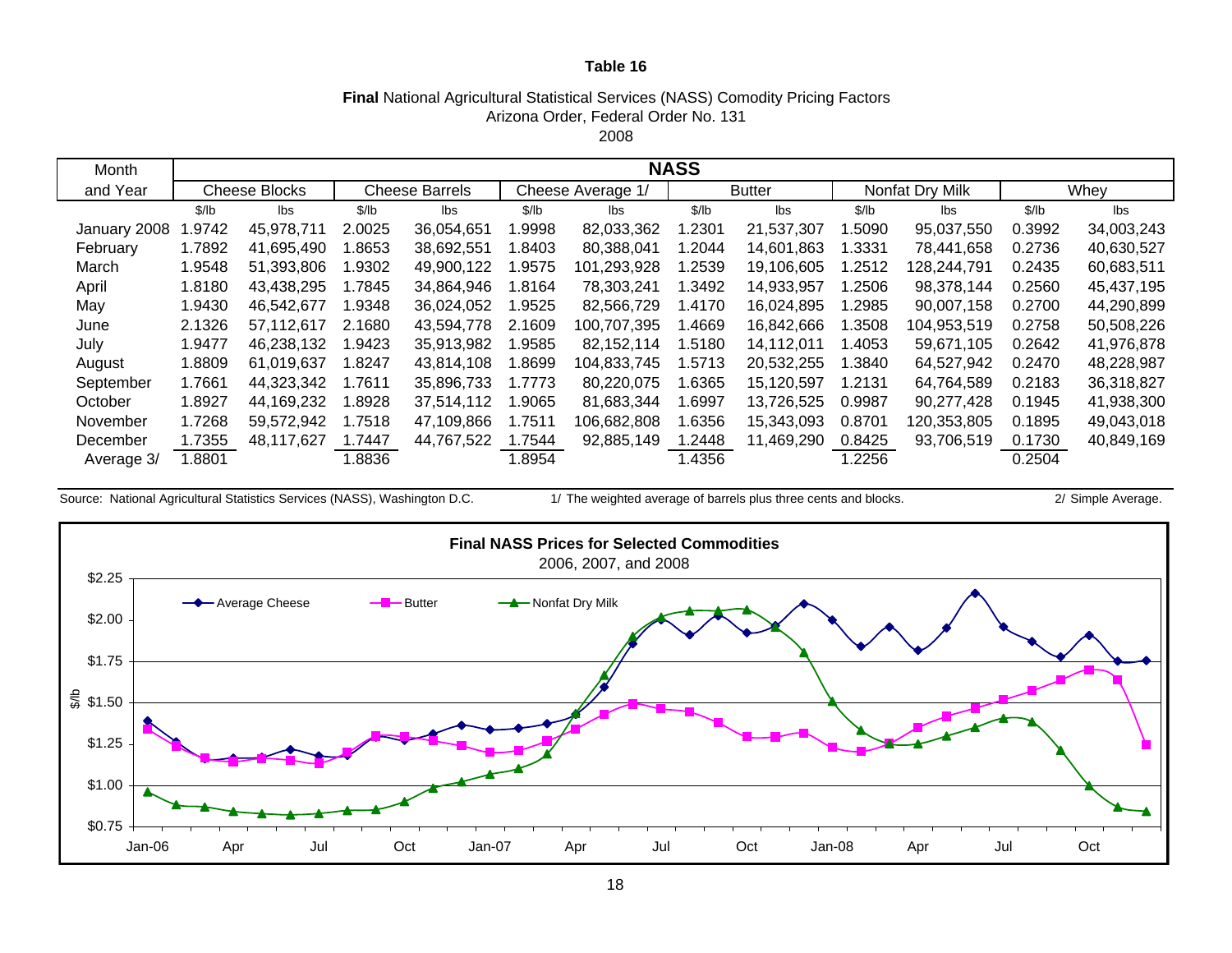## Class I Route Dispositions in the Marketing Area, by Handler Type Arizona Order, Federal Order No. 131 2008

| Month<br>& Year | Pool Plants   | Producer-Handlers<br>& Other 1/ | Total         |
|-----------------|---------------|---------------------------------|---------------|
|                 |               |                                 |               |
| January 2008    | 99,735,481    | 5,242,473                       | 104,977,954   |
| February        | 94,485,391    | 4,499,994                       | 98,985,385    |
| March           | 95.601.280    | 5,250,631                       | 100,851,911   |
| April           | 95,375,111    | 5,130,838                       | 100,505,949   |
| May             | 95,413,409    | 4,846,567                       | 100,259,976   |
| June            | 85,230,837    | 5,110,000                       | 90,340,837    |
| July            | 83,786,563    | 4,794,107                       | 88,580,670    |
| August          | 94,770,197    | 5,825,297                       | 100,595,494   |
| September       | 94,285,075    | 4,572,848                       | 98,857,923    |
| October         | 98,937,514    | 4,739,729                       | 103,677,243   |
| November        | 95,814,514    | 4,573,238                       | 100,387,752   |
| December        | 98,046,056    | 5,204,382                       | 103,250,438   |
| Total           | 1,131,481,428 | 59,790,104                      | 1,191,271,532 |

1/ Includes: Plants fully regulated by another Federal order, partially regulated distributing plants, and exempt plants.